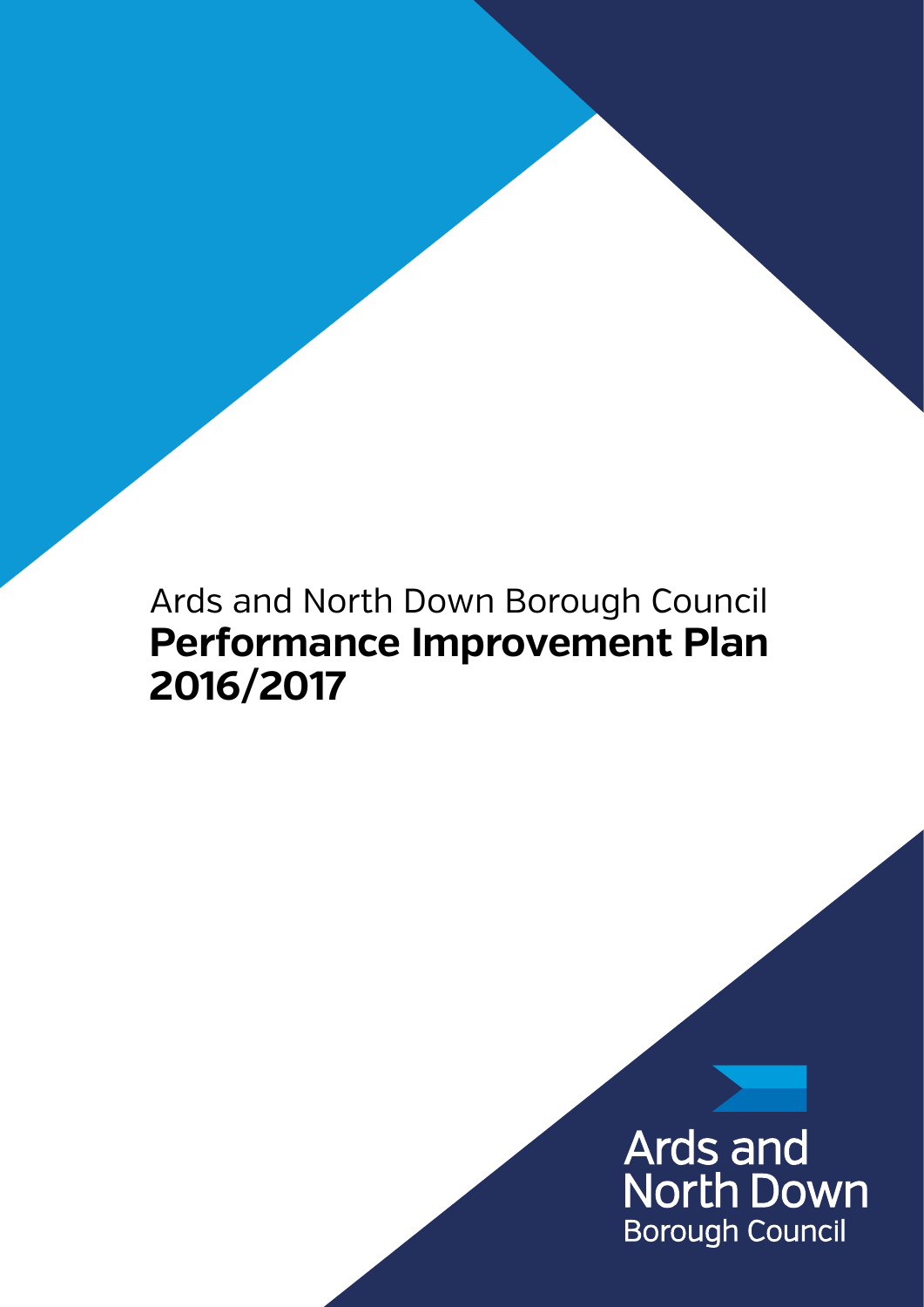# **Ards and North Down Borough Council**

Ards and North Down Borough Council was established on 1 April 2015 as part of Local Government Reform programme. The new council provides the same services as the previous council but now has a number of new powers and responsibilities. A number of functions which were previously delivered by Northern Ireland Executive departments have been transferred to council and these include:

- Local planning functions
- Off-street parking
- Local economic development

### **Council Services**

- waste collection and disposal
- recycling and waste management
- local planning functions
- civic amenity provision
- grounds maintenance
- street cleaning
- **cemeteries**
- public conveniences
- food safety
- health and safety
- environmental protection
- environmental improvement
- estates management building design and maintenance
- building control-inspection and regulation of new buildings
- dog control
- licensing, such as entertainment licensing
- enforcement byelaws such as those around litter
- sports, leisure services and recreational facilities
- parks, open spaces and playgrounds
- community centres
- community development
- arts, heritage and cultural facilities
- registration of births, deaths and marriages

### **Planning**

- local development plan functions
- development control and enforcement

### **Roads**

• off-street parking (except Park and Ride)

### **Local economic development (transfer from Invest NI)**

- Start a Business Programme and Enterprise Shows
- youth entrepreneurship (such as Prince's Trust and Shell Livewire)
- social entrepreneurship
- Investing for Women
- neighbourhood renewal funding relating to enterprises initiatives

### **Local tourism**

- small-scale tourism accommodation development
- providing business support including business start-up advice, along with training and delivery of customer care schemes
- providing advice to developers on tourism policies and related issues

### **Heritage**

- control of alterations, extension and demolition of listed buildings
- conservation area designation and management
- listed building enforcement notices

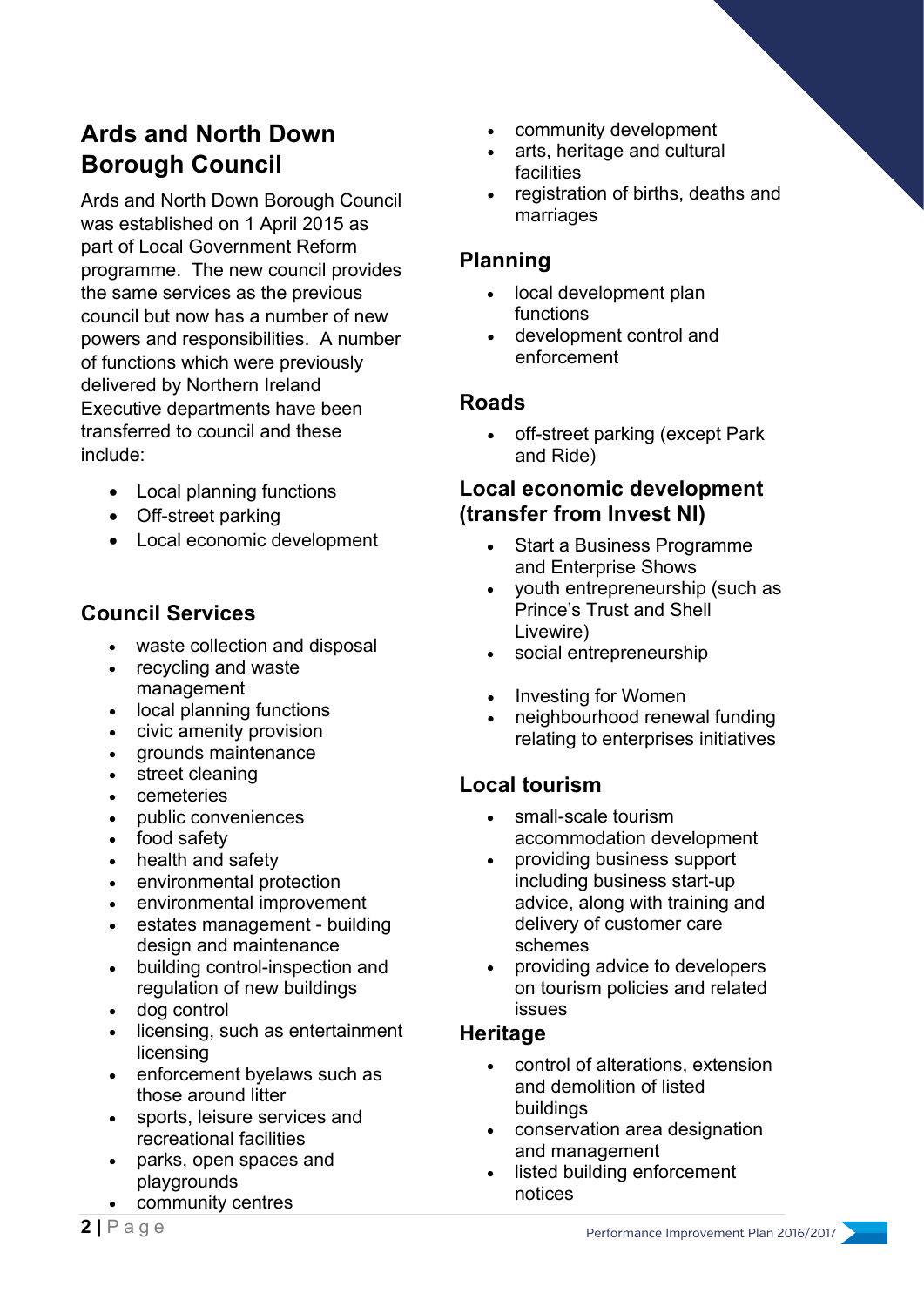- compensation where listed building consent has been revoked or modified
- issuing of Building Preservation Notices. This will allow a council to temporarily list a building for a period of six months pending Northern Ireland Environment Agency assessment of permanently protected status as a listed building. [This is commonly called spot-listing]
- issuing notices to require Urgent Works to preserve a building
- community listing (previously called Local Listing) of buildings of special architectural or historic interest

### **Other services**

- some elements of the delivery of the EU Rural Development Programme (2014 to 2020)
- local water recreational facilities
- local sports (greater involvement of local government in local sports decisions)
- Donaghadee Harbour

# **Performance Improvement**

Under the Local Government Act (Northern Ireland) 2014 the Council is required, at the beginning of each financial year, to publish an Improvement Plan which sets out its plan for discharging its duties for the financial year ahead.

The purpose of the Performance Improvement Plan is to evidence that the Council is delivering on its duty under the Local Government Act (Northern Ireland) 2014 to secure continuous improvement.

Recognising the need to focus our efforts on the right things, and to

demonstrate our commitment to improving the areas that matter most to our residents, our annual improvement plan and objectives are taken from the Council's Corporate Plan 2015/19.

In future years' improvement activity will relate to the objectives laid out in the Community Plan which is currently being developed.

# **Corporate Plan 2015-2019**

The Corporate Plan was approved by Council in May 2015 and outlines our purpose, priorities and objectives. It describes our ambitions for how local services will be delivered more efficiently and effectively for everyone. It is supported by detailed operational plans and will regularly be reviewed through our performance management processes.

The Themes and Objectives of the Corporate Plan are:

#### **PEOPLE : ensuring we engage with, and support, all local communities to deliver real social benefits**

Develop more engaged, empowered and integrated communities Foster a United Community, based on equality of opportunity, the

desirability of good relations and reconciliation

Improve health, wellbeing and promote active lifestyles Increase pride in the borough

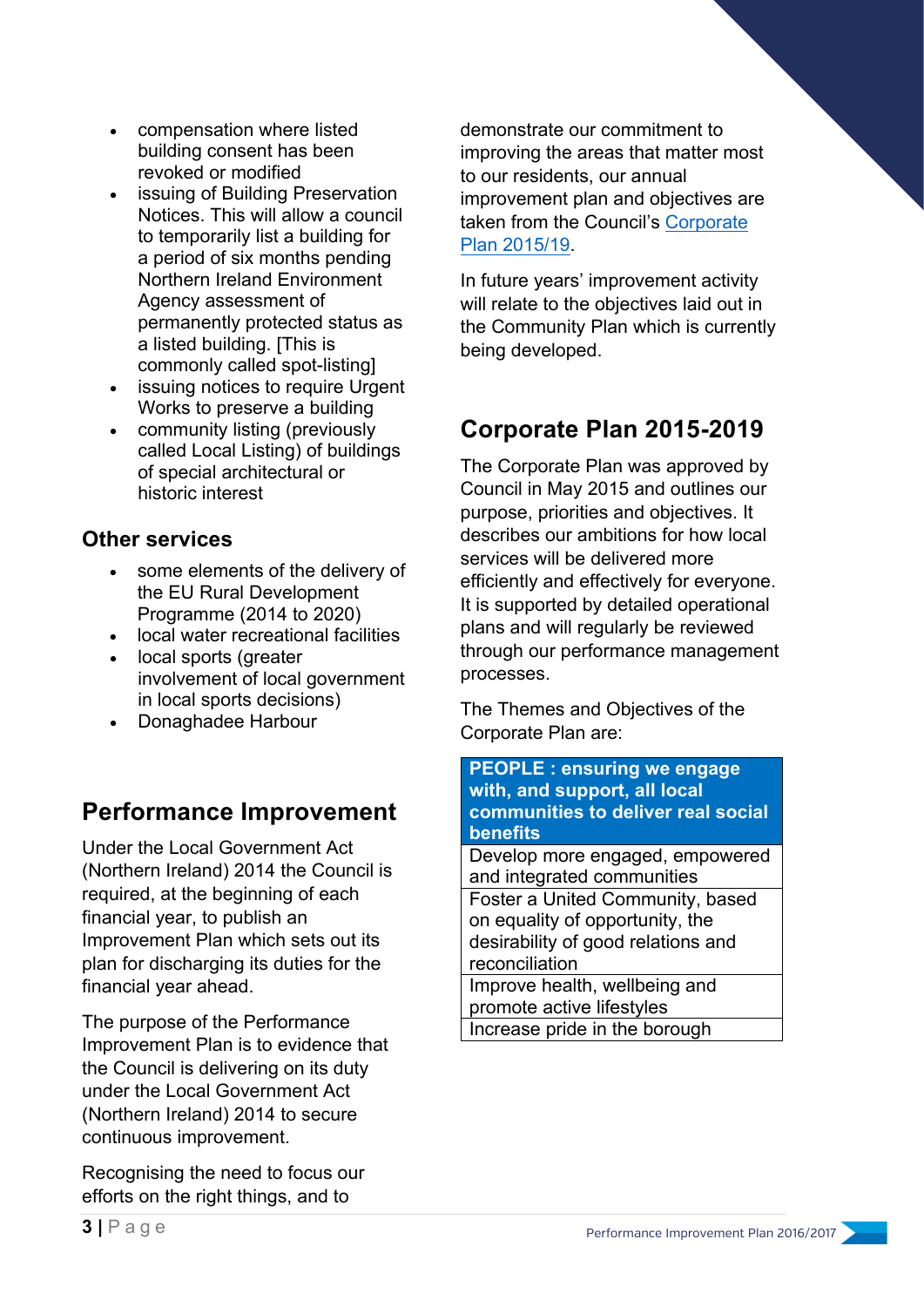#### **PLACE: ensuring we make the very best of the natural, cultural and environmental assets of our borough**

Promote a clean, green, healthy, safe and sustainable environment Invest in and promote the borough's rich cultural heritage and

environment

Invest in and promote facilities and outdoor spaces

Enhance our towns, villages and coastlines

#### **PROSPERITY : ensuring the borough's town and rural localities are prosperous, vibrant and attractive**

Attract and promote economic investment Support business start-up,

development and growth

Enhance the visitor experience to increase visitor spend

Develop a thriving rural economy

#### **PERFORMANCE : ensuring we take time to understand our customer's need and manage our people, money and assets effectively so we can deliver on our objectives for the borough**

Engage, communicate and listen to our residents and customers

Be financially responsible Maximise the potential of our staff to

deliver outcomes

Delivery high quality customer focussed services

Establish and grow productive partnerships

Ards and North Down Borough Council Corporate Plan 2015-2019 http://www.ardsandnorthdown.gov.uk/about-the-

council/publications/corporate-plan

# **Setting our improvement objectives for 2016/17**

In this 2016/17 year, the Council will give particular focus to four of the seventeen objectives as illustrated in the table below grouped under the themes from the Corporate Plan of People, Place, Prosperity and Performance.

### **People**

Develop more engaged, empowered and integrated communities

#### **Place**

Promote a clean, green, healthy safe and sustainable environment

#### **Prosperity**

Attract and promote economic investment

#### **Performance**

Deliver high quality customer focussed services

The selection of the four priority objectives for inclusion in the Improvement Plan were based on:

- Priorities identified in the Corporate Plan based on input from Elected Members, officers and wider consultation;
- Feedback from ratepayers, residents and stakeholders arising from the "Big Conversation" community planning engagement project;
- Output from workshops involving the Corporate Leadership Team and Heads of Service Team
- A review of draft Service Plans.

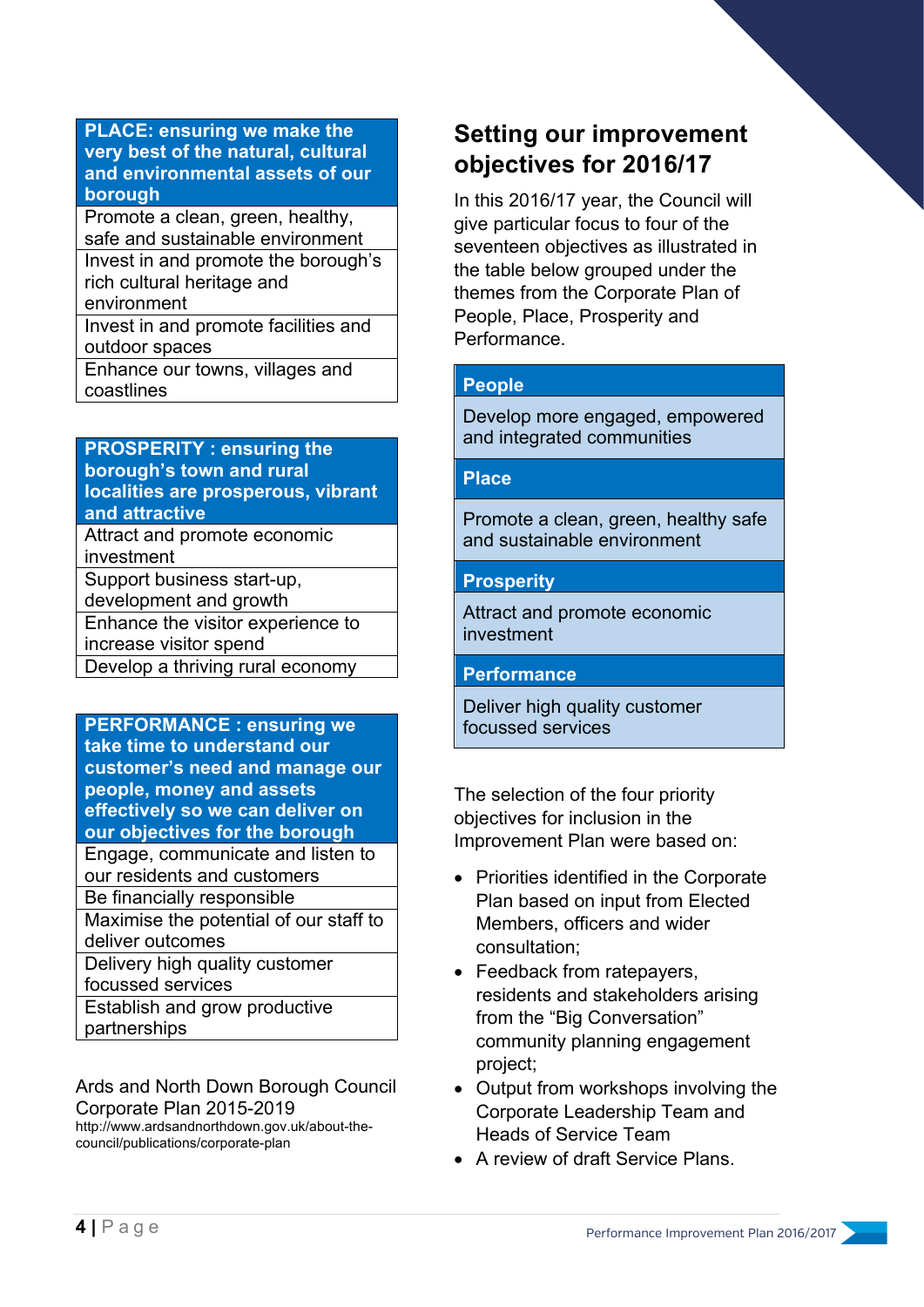The inclusion of only four of the Corporate Objectives does not mean that the Council's commitment to all service areas demonstrating improvement is diminished.

# **Consultation**

Our Improvement Plan 2016/2017 consultation commenced in October 2015 with the Corporate Leadership Team, Heads of Service Team and Service Units being asked to indicate their top priorities from the seventeen Corporate Objectives.

Our public consultation took place between 23 March 2016 and 27 April 2016 and we asked participants if they agreed or disagreed with the four priority objectives we were including in the Improvement Plan. We also asked for comment on the improvements they would like to see in the future.

The consultation was publicly advertised in the local press, County Down Spectator and Newtownards Chronicle newspapers; on the Council website; was sent electronically to our Statutory and Community Planning partners our Consultative Panel on Equality and Good Relations; Equality Scheme Consultees; and a range of hard to reach groups; and in April our Performance Team met with representatives of the 5 Chambers of Trade for our principal towns.

# **Consultation Results**

The consultation with the Corporate Leadership Team, Heads of Service Team and Service Units resulted in the selection of four priority objectives for inclusion in the Improvement Plan.

We received 40 responses to our public consultation 76.32% from Residents; 17.95% from Local Business; 7.69% from Community Groups; 15.38% from Statutory Partners and 5.13% from Staff Consultative Committee.

The Council wish to thank all of the participants for contributing to this consultation.

Each participant was asked if they Agreed or Disagreed with the four proposed improvement objectives and key actions. The results are detailed in the table below:

| People                                                              |                 |
|---------------------------------------------------------------------|-----------------|
| Develop more engaged, empowered<br>and integrated communities       |                 |
| Agree: 92.50%                                                       | Disagree: 7.50% |
| <b>Place</b>                                                        |                 |
| Promote a clean, green, healthy safe<br>and sustainable environment |                 |
| Agree: 90.0%                                                        | Disagree: 10.0% |
|                                                                     |                 |
| <b>Prosperity</b>                                                   |                 |
| Attract and promote economic<br>investment                          |                 |
| Agree: 95.0%                                                        | Disagree: 5.0%  |
| <b>Performance</b>                                                  |                 |
| Deliver high quality customer<br>focussed services                  |                 |

We invited participants to comment on the proposed improvement objectives and key actions; to tell us what alternative improvement objectives they would suggest; and what improvements they would like the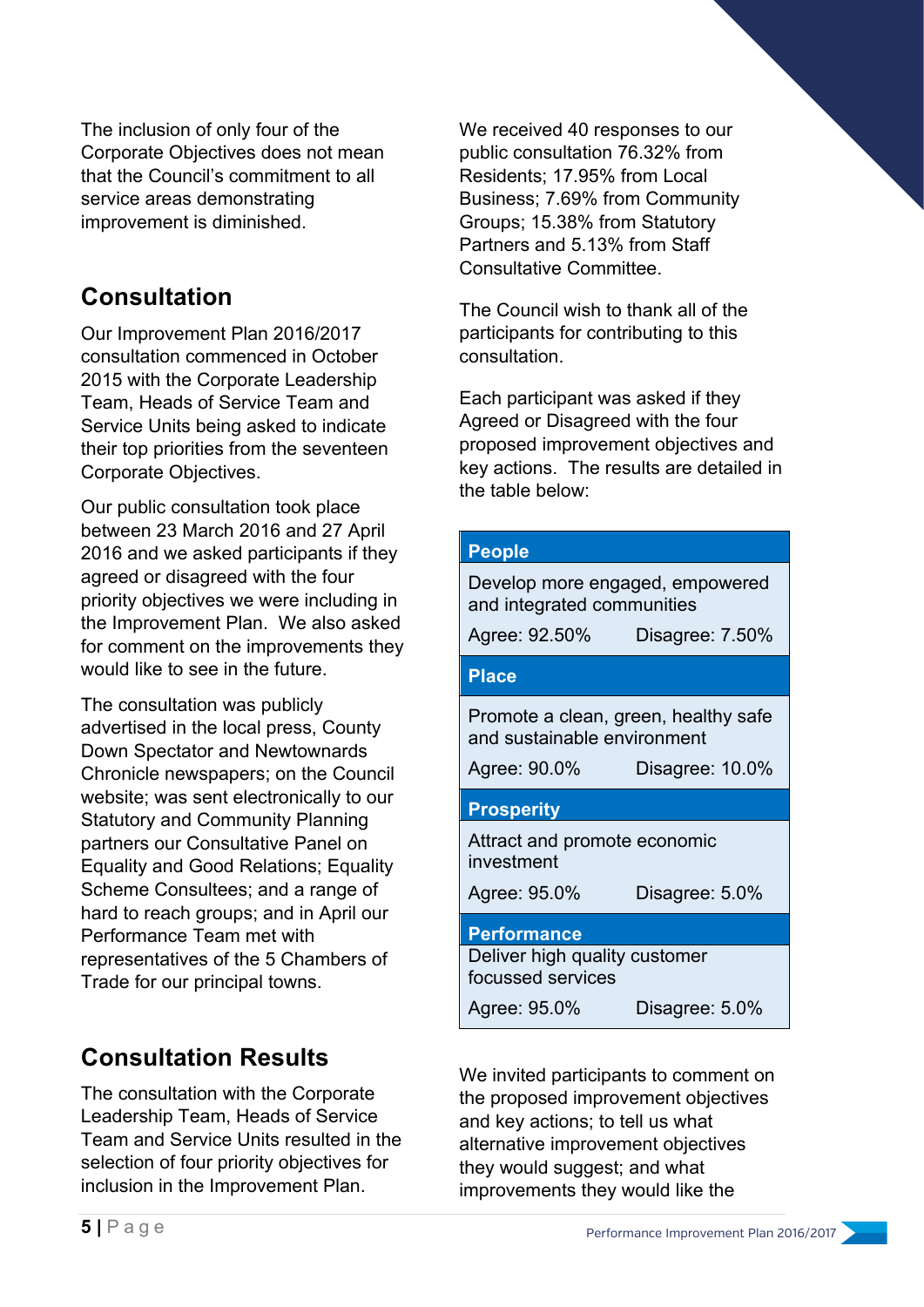Council to make in the future – an illustration of these comments is shown in figure 1**.**



*Figure 1 - What you said*

In response to your comments we have made some changes to the PIP, examples of these can be found in Appendix 1.

# **Aligning Improvement Objectives to the General Duty of Improvement**

The Council is required to ensure that their Improvement Objectives have regard to at least one of seven specified aspects of improvement which are defined in Appendix 2:

- Strategic effectiveness;
- Service quality
- Service availability
- Fairness
- Sustainability
- Efficiency; and
- Innovation.

Appendix 3 indicates how the Improvement Objectives are aligned to Section 84 of the Act.

# **Recording and reporting progress**

The Improvement Objectives are delivered alongside all other Council work included in the Service Plans for 2016-2017. These plans are developed for a one-year period at the beginning of each financial year and run concurrently with the Council's Improvement Plan.

Through our PERFORM framework (see Appendix 4) we will continually assess how we are doing against targets and ensure we are making a difference to our stakeholders.



*Figure 2 - PERFORM framework*

Progress on delivery of our improvement objectives against performance will be monitored and reported throughout the year and are subject to the Council's usual governance arrangements, consideration by Standing Committee and ratification by Council.

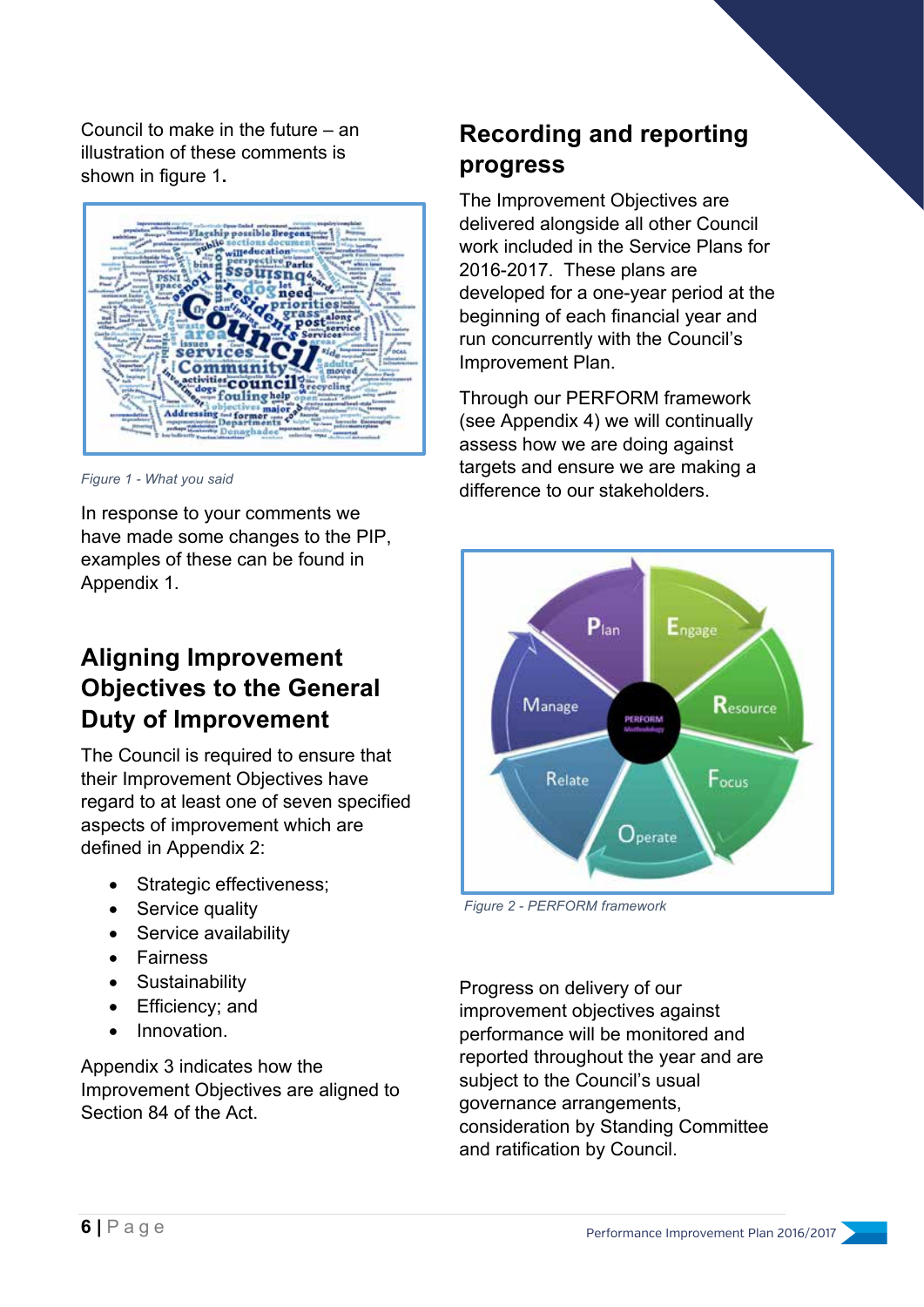Each year we will publish an assessment of the council's performance, however in the 2016- 2017 year there will be no comparative figures available.

# **Promotion of Equality**

The Improvement Plan reflects our responsibility to promote Equality and Good Relations is embedded as a part of the duty to secure continuous improvement and that the process of choosing its Improvement Objectives are in keeping with the Council's Equality Scheme.

Details of Equality Scheme can be found on our website at http://www.ardsandnorthdown.gov.uk/a bout-the-council/equality

# **Your opinion matters**

The Council is committed to improving our services and it is important that we listen to what the community have to say. We welcome your comments or suggestions at any time of the year.

If you have any comments, would like any further information, or to request a copy of this plan please contact:

Performance Improvement Unit Ards and North Down Borough Council Town Hall The Castle **BANGOR** BT20 4BT

Email: pim@ardsandnorthdown.gov.uk Telephone: 0300 013 3333

# **Alternative formats**

This document can be provided in alternative formats if required in relation to language or disability by contacting the Performance Improvement Unit.

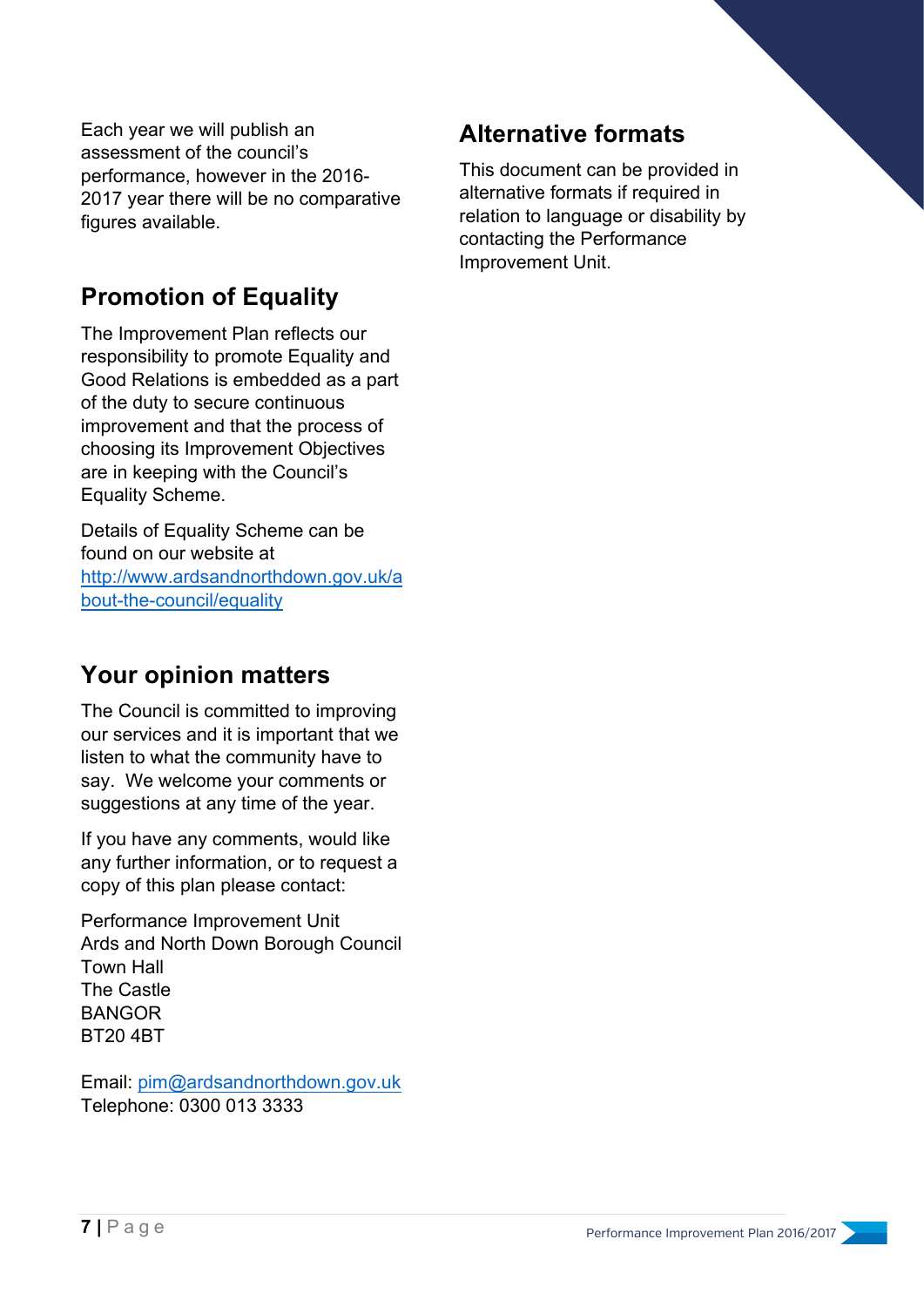#### **PLAN THEME : PEOPLE**

#### **Corporate Objective**:

Develop more engaged, empowered and integrated communities

#### **Description**:

We will support local communities to become more cohesive, sustainable and vibrant; helping them to help themselves.

#### **Service Objective**

We will manage the engagement of communities and other stakeholders to maximise their opportunity to contribute to the development of the Community Plan. **Directorate:** 

Chief Executive's Office **Standing Committee:** 

Corporate Services

#### **Lead Officer:**

Community Planning Manager

| What are we going to do<br>this year?                                 | How are we going to do<br>it?                                                                                                                                                                                                                                                                                                                                                                                                                                                                                                              | <b>What difference will it</b><br>make?                                                              |                                                                  |
|-----------------------------------------------------------------------|--------------------------------------------------------------------------------------------------------------------------------------------------------------------------------------------------------------------------------------------------------------------------------------------------------------------------------------------------------------------------------------------------------------------------------------------------------------------------------------------------------------------------------------------|------------------------------------------------------------------------------------------------------|------------------------------------------------------------------|
| Develop and deliver an interim<br><b>Community Plan with partners</b> | We are going to:<br>ask you to join the Big<br>Conversation;<br>use your feedback to gather<br>appropriate evidence to<br>identify the outcomes we<br>want to achieve in 15 years'<br>time;<br>keep you involved in the<br>progress of the outcomes<br>and encourage you to keep<br>contributing to the<br>conversation;<br>meet quarterly with our<br>Strategic Partners <sup>1</sup> to<br>progress the interim<br>Community Plan;<br>hold quarterly meetings of<br>the partners involved in the<br>Thematic Delivery Group <sup>2</sup> | Communities and stakeholders<br>will be engaged in:<br>for the Borough; and<br>delivery of services. | determining the priority issues<br>influencing and improving the |
|                                                                       | How will we know we have succeeded?                                                                                                                                                                                                                                                                                                                                                                                                                                                                                                        |                                                                                                      |                                                                  |
| <b>Measure</b>                                                        |                                                                                                                                                                                                                                                                                                                                                                                                                                                                                                                                            | <b>Baseline</b>                                                                                      | <b>Target</b><br>2016/17                                         |
| Date of publication of an Interim Community Plan                      |                                                                                                                                                                                                                                                                                                                                                                                                                                                                                                                                            | New indicator                                                                                        | March 2017                                                       |
| Date of publication of an Engagement Strategy                         |                                                                                                                                                                                                                                                                                                                                                                                                                                                                                                                                            | New indicator                                                                                        | March 2017                                                       |

 $1$  Strategic Partners are Statutory Community Planning Partners, some Government Departments and Arm's Length Bodies a detailed list can be found in Appendix 5<br>
<sup>2</sup> Thematic Delivery Groups are Statutory Partners, Government bodies, Community Representatives, NGO's detailed list can

be found in Appendix 6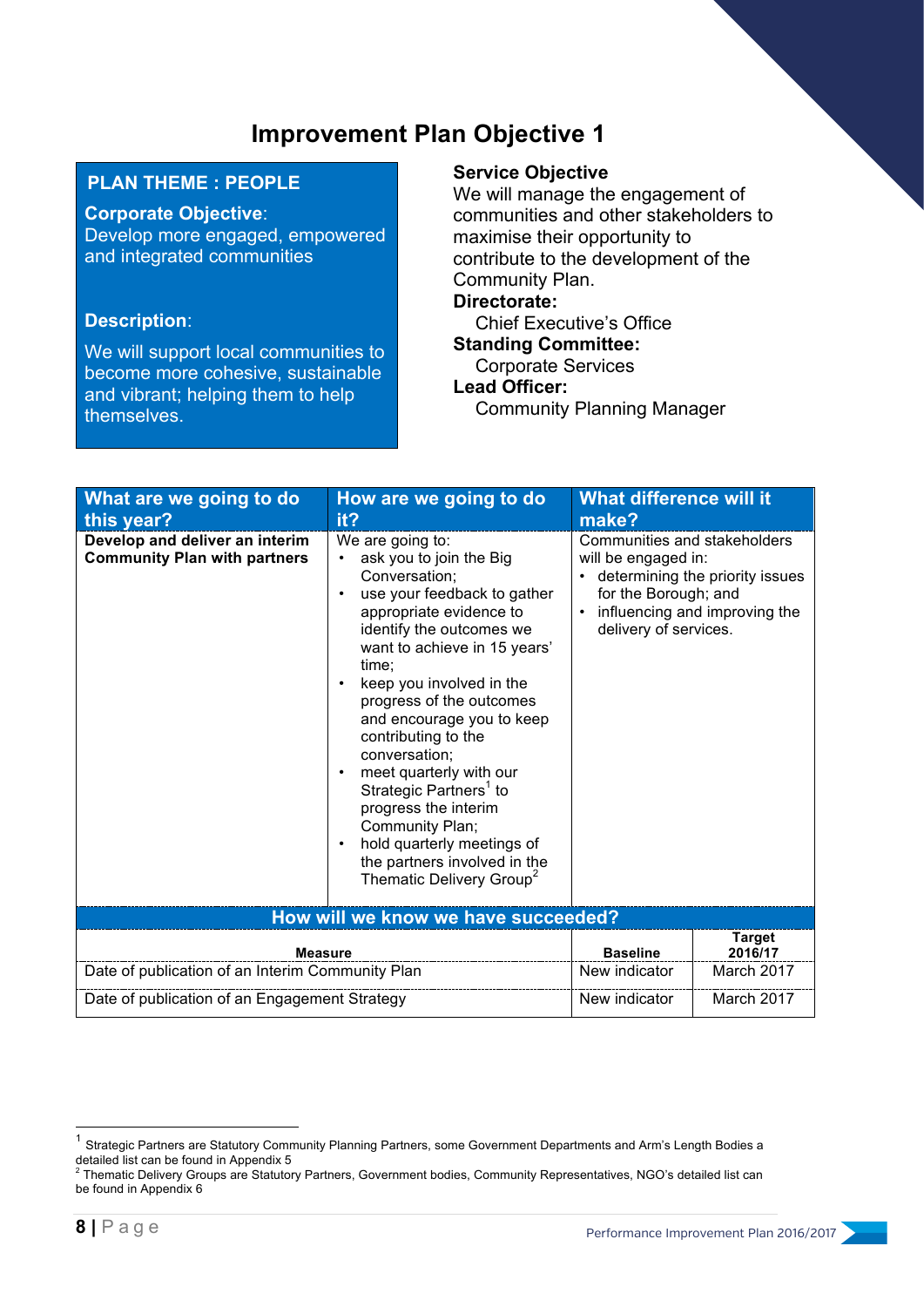#### **PLAN THEME : PEOPLE**

#### **Corporate Objective**:

Develop more engaged, empowered and integrated communities

#### **Description**:

We will support local communities to become more cohesive, sustainable and vibrant; helping them to help themselves.

#### **Service Objective**

We will develop and support communities through the provision of advice, guidance and projects

#### **Directorate:**

Community and Wellbeing **Standing Committee:** 

Community and Wellbeing Committee **Lead Officer:** 

Head of Service Community and Culture

| What are we going to do<br>this year?                                                                  | How are we going to do<br>it?                                                                                                                                                     | <b>What difference will it</b><br>make?                                                                                                                                                                                                                                                                   |                          |
|--------------------------------------------------------------------------------------------------------|-----------------------------------------------------------------------------------------------------------------------------------------------------------------------------------|-----------------------------------------------------------------------------------------------------------------------------------------------------------------------------------------------------------------------------------------------------------------------------------------------------------|--------------------------|
| <b>Engage with all relevant</b><br>stakeholders to build resilience<br>and develop a self-help culture | We are going to:<br>increase the opportunities for<br>groups to avail of support;<br>develop and implement a<br>programme of grant-aid<br>workshops and 1-2-1 officer<br>support. | This programme of work will lay<br>the foundations for:<br>developing the relationships<br>between local communities<br>and council;<br>improving services;<br>$\bullet$<br>helping the community to<br>$\bullet$<br>"empower" itself through<br>building skills, increasing<br>knowledge and confidence. |                          |
| How will we know we have succeeded?                                                                    |                                                                                                                                                                                   |                                                                                                                                                                                                                                                                                                           |                          |
| <b>Measure</b>                                                                                         |                                                                                                                                                                                   | <b>Baseline</b>                                                                                                                                                                                                                                                                                           | <b>Target</b><br>2016/17 |
| Number of groups availing of Community Development support                                             |                                                                                                                                                                                   | New indicator                                                                                                                                                                                                                                                                                             | 90                       |
| Number of support interventions facilitated by Council                                                 |                                                                                                                                                                                   | New indicator                                                                                                                                                                                                                                                                                             | 10                       |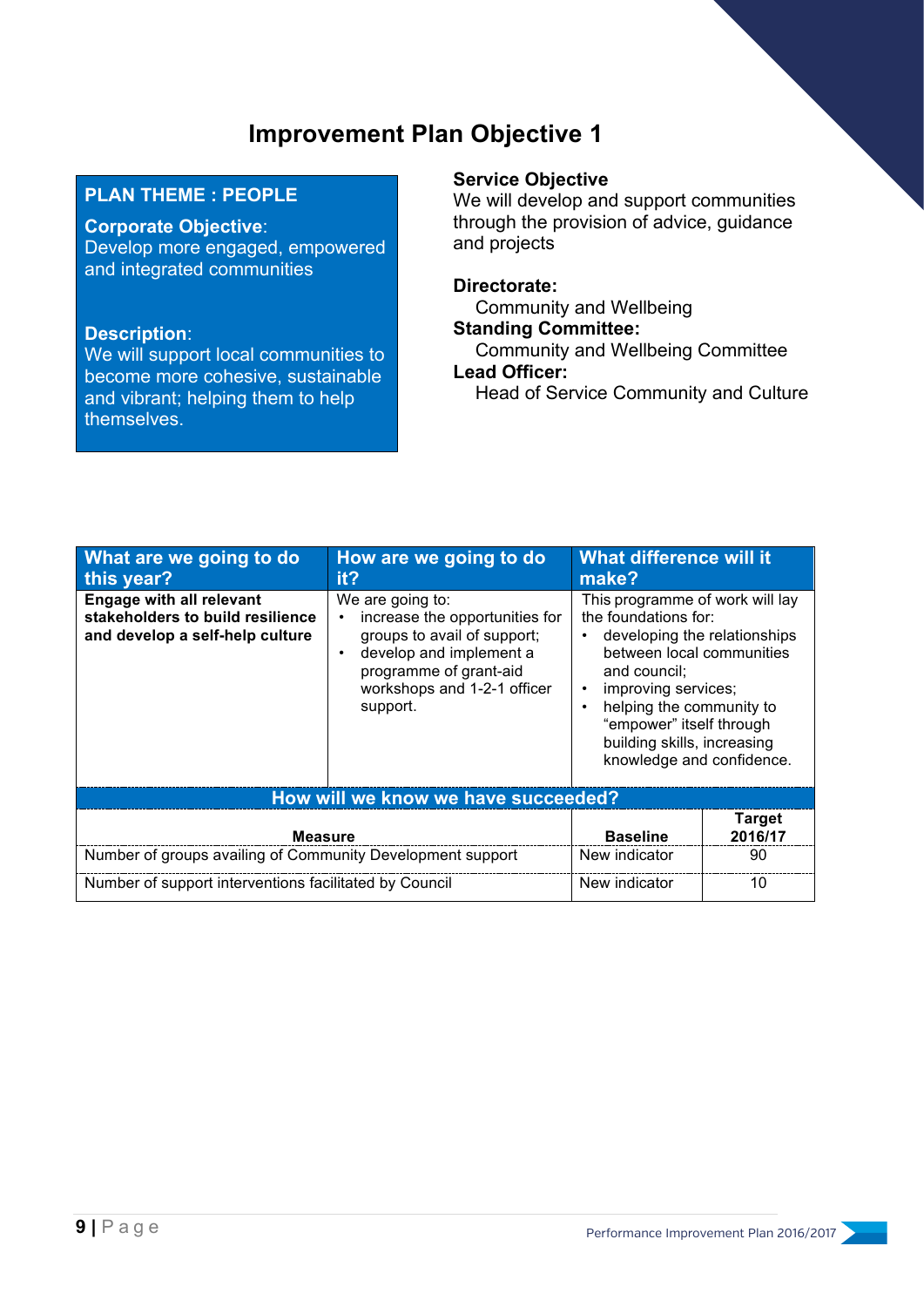#### **PLAN THEME : PLACE**

**Corporate Objective**: Promote a clean, green, healthy, safe and sustainable environment.

Description: We will take time to understand the needs of all parts of the borough and to ensure local neighbourhoods are attractive and vibrant places, where everyone feels welcome and safe.

#### **Service Objective**

We will:

- undertake to reduce the amount of waste going to landfill
- undertake to increase community engagement in the Council's recycling services
- promote environmental responsibility among citizens

#### **Directorate:**

**Environment Standing Committee:**  Environment Committee

**Lead Officer:** 

| it?<br>to do this year?<br><b>Ards and North Down</b><br>We are going to:<br>The impact of this objective will be:<br><b>Communities and</b><br>introduce a Recycling<br>Community based recycling improvement<br><b>Environment are</b><br><b>Community Investment Fund;</b><br>and development schemes will be<br>expand the household dry<br>financially supported through the financial<br>sustainable<br>recycling service to include all<br>savings made from the diversion of waste<br>from landfill, involving reuse and recycling<br>rigid plastics;<br>introduce a glass recycling<br>into new products;<br>$\bullet$<br>collection service;<br>a reduction in the amount of greenhouse<br>ban food waste disposal in the<br>gases emitted through the decay of the<br>$\bullet$<br>residual bin (grey bin).<br>organic fraction of waste in landfills, which<br>is responsible for around 5% of all<br>greenhouse gases emitted;<br>conservation of natural resources such as<br>$\bullet$<br>timber, oil, gas, water, and minerals;<br>prevention of pollution associated with the<br>$\bullet$<br>extraction and collection of new raw<br>materials;<br>energy and water savings;<br>reduction in the overall level of<br>greenhouse gas emissions associated<br>with the production of goods; and<br>sustaining the environment for future<br>generations.<br>How will we know we have succeeded?<br><b>Target</b><br><b>Baseline</b><br>2016/17<br><b>Measure</b><br>% of household waste collected that is sent for recycling and<br>composting (including waste prepared for re-use)<br>39% (2014/15)<br>45%<br>Amount (tonnage) of biodegradable waste that is landfilled<br>Provisional figure<br>22,722<br>(Northern Ireland Landfill Allowances Scheme - NILAS,<br>available end May<br>2016<br>Annual statutory target) | <b>What are we going</b>                        | How are we going to do | <b>What difference will it make?</b> |  |
|-----------------------------------------------------------------------------------------------------------------------------------------------------------------------------------------------------------------------------------------------------------------------------------------------------------------------------------------------------------------------------------------------------------------------------------------------------------------------------------------------------------------------------------------------------------------------------------------------------------------------------------------------------------------------------------------------------------------------------------------------------------------------------------------------------------------------------------------------------------------------------------------------------------------------------------------------------------------------------------------------------------------------------------------------------------------------------------------------------------------------------------------------------------------------------------------------------------------------------------------------------------------------------------------------------------------------------------------------------------------------------------------------------------------------------------------------------------------------------------------------------------------------------------------------------------------------------------------------------------------------------------------------------------------------------------------------------------------------------------------------------------------------------------------------------------------------------------------------|-------------------------------------------------|------------------------|--------------------------------------|--|
|                                                                                                                                                                                                                                                                                                                                                                                                                                                                                                                                                                                                                                                                                                                                                                                                                                                                                                                                                                                                                                                                                                                                                                                                                                                                                                                                                                                                                                                                                                                                                                                                                                                                                                                                                                                                                                               |                                                 |                        |                                      |  |
|                                                                                                                                                                                                                                                                                                                                                                                                                                                                                                                                                                                                                                                                                                                                                                                                                                                                                                                                                                                                                                                                                                                                                                                                                                                                                                                                                                                                                                                                                                                                                                                                                                                                                                                                                                                                                                               |                                                 |                        |                                      |  |
|                                                                                                                                                                                                                                                                                                                                                                                                                                                                                                                                                                                                                                                                                                                                                                                                                                                                                                                                                                                                                                                                                                                                                                                                                                                                                                                                                                                                                                                                                                                                                                                                                                                                                                                                                                                                                                               |                                                 |                        |                                      |  |
|                                                                                                                                                                                                                                                                                                                                                                                                                                                                                                                                                                                                                                                                                                                                                                                                                                                                                                                                                                                                                                                                                                                                                                                                                                                                                                                                                                                                                                                                                                                                                                                                                                                                                                                                                                                                                                               |                                                 |                        |                                      |  |
|                                                                                                                                                                                                                                                                                                                                                                                                                                                                                                                                                                                                                                                                                                                                                                                                                                                                                                                                                                                                                                                                                                                                                                                                                                                                                                                                                                                                                                                                                                                                                                                                                                                                                                                                                                                                                                               |                                                 |                        |                                      |  |
|                                                                                                                                                                                                                                                                                                                                                                                                                                                                                                                                                                                                                                                                                                                                                                                                                                                                                                                                                                                                                                                                                                                                                                                                                                                                                                                                                                                                                                                                                                                                                                                                                                                                                                                                                                                                                                               |                                                 |                        |                                      |  |
|                                                                                                                                                                                                                                                                                                                                                                                                                                                                                                                                                                                                                                                                                                                                                                                                                                                                                                                                                                                                                                                                                                                                                                                                                                                                                                                                                                                                                                                                                                                                                                                                                                                                                                                                                                                                                                               |                                                 |                        |                                      |  |
|                                                                                                                                                                                                                                                                                                                                                                                                                                                                                                                                                                                                                                                                                                                                                                                                                                                                                                                                                                                                                                                                                                                                                                                                                                                                                                                                                                                                                                                                                                                                                                                                                                                                                                                                                                                                                                               |                                                 |                        |                                      |  |
|                                                                                                                                                                                                                                                                                                                                                                                                                                                                                                                                                                                                                                                                                                                                                                                                                                                                                                                                                                                                                                                                                                                                                                                                                                                                                                                                                                                                                                                                                                                                                                                                                                                                                                                                                                                                                                               |                                                 |                        |                                      |  |
| % residents satisfaction with environment of the borough<br>80%<br>New indicator                                                                                                                                                                                                                                                                                                                                                                                                                                                                                                                                                                                                                                                                                                                                                                                                                                                                                                                                                                                                                                                                                                                                                                                                                                                                                                                                                                                                                                                                                                                                                                                                                                                                                                                                                              |                                                 |                        |                                      |  |
| 65<br>70<br>(LEAMS) Score                                                                                                                                                                                                                                                                                                                                                                                                                                                                                                                                                                                                                                                                                                                                                                                                                                                                                                                                                                                                                                                                                                                                                                                                                                                                                                                                                                                                                                                                                                                                                                                                                                                                                                                                                                                                                     | Local Environmental Audit and Management System |                        |                                      |  |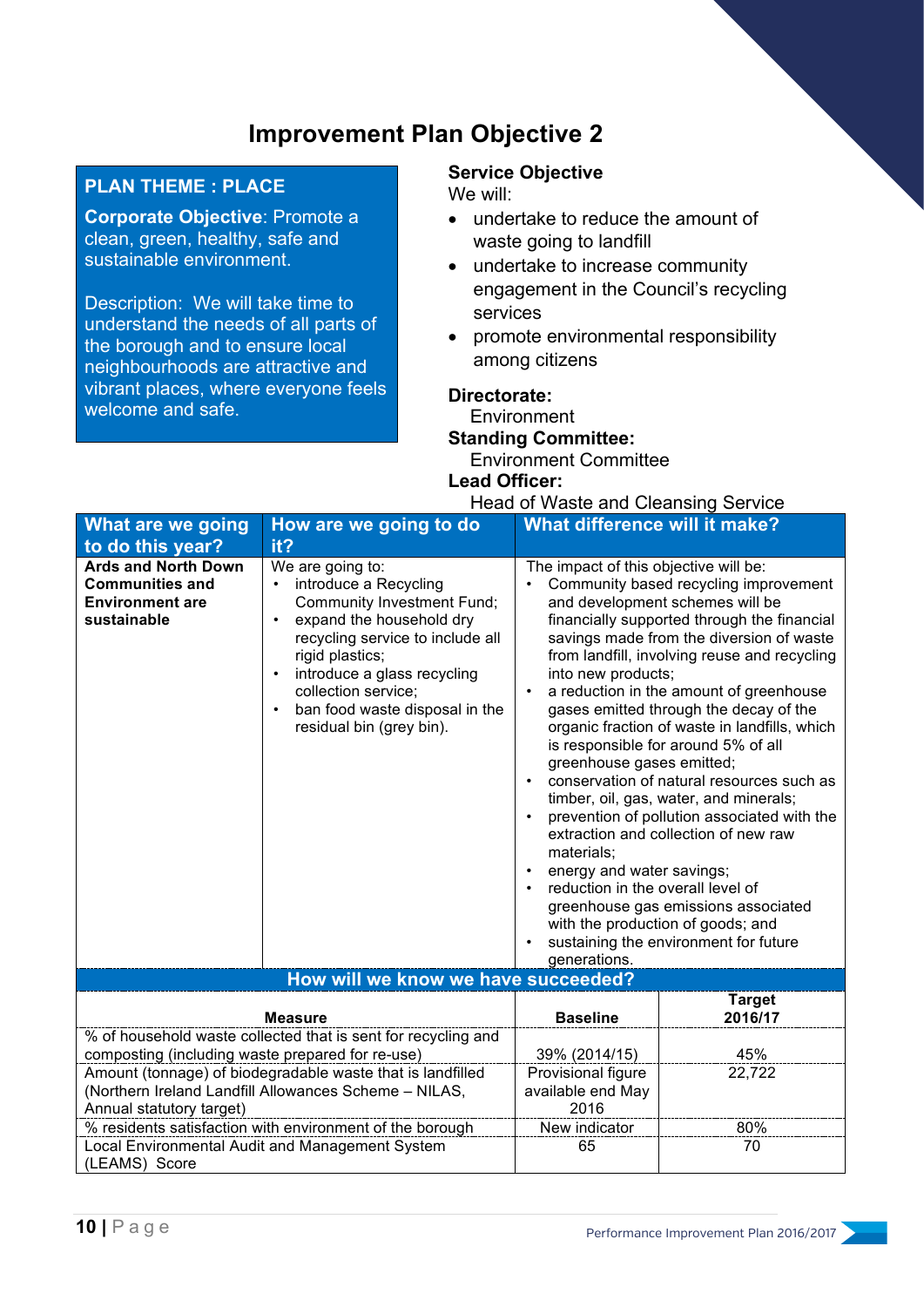#### **PLAN THEME : PLACE**

**Corporate Objective**: Promote a clean, green, healthy, safe and sustainable environment.

**Description:** We will take time to understand the needs of all parts of the borough and to ensure local neighbourhoods are attractive and vibrant places, where everyone feels welcome and safe.

#### **Service Objective**

We will:

- contribute to the reduction of incidents of reported anti-social behaviour
- ensure premises licensed for entertainment are safe and well managed
- work with PSNI and key stakeholders to increase the number of people across the borough who feel safe

#### **Directorate:**

**Environment Standing Committee:** 

Environment Committee

#### **Lead Officer:**

Head of Building Control, Licensing and Neighbourhood Environment

| What are we going to do<br>this year?           | How are we going to do<br>it?                                                                                                                                                                                                         | What difference will it<br>make?                                                                                                                                     |                                                               |
|-------------------------------------------------|---------------------------------------------------------------------------------------------------------------------------------------------------------------------------------------------------------------------------------------|----------------------------------------------------------------------------------------------------------------------------------------------------------------------|---------------------------------------------------------------|
| Communities in Ards and North<br>Down feel safe | We are going to:<br>identify anti-social behaviour<br>hotspots;<br>develop and implement an<br>off-licence code of practice<br>throughout the borough;<br>ensure premises licensed for<br>entertainment are safe and<br>well managed. | The impact of this objective will<br>be to:<br>of anti-social behaviour;<br>health and safety<br>contraventions detected<br>during routine licensing<br>inspections. | reduce the reported incidents<br>reduce the number of serious |
|                                                 | How will we know we have succeeded?                                                                                                                                                                                                   |                                                                                                                                                                      |                                                               |
| <b>Measure</b>                                  |                                                                                                                                                                                                                                       | <b>Baseline</b>                                                                                                                                                      | <b>Target</b><br>2016/17                                      |
| % of people who feel safe in the Borough        |                                                                                                                                                                                                                                       | $95\%$                                                                                                                                                               | 96%                                                           |

<sup>3</sup> MRNI Ards and North Down Borough Council Resident Survey 2013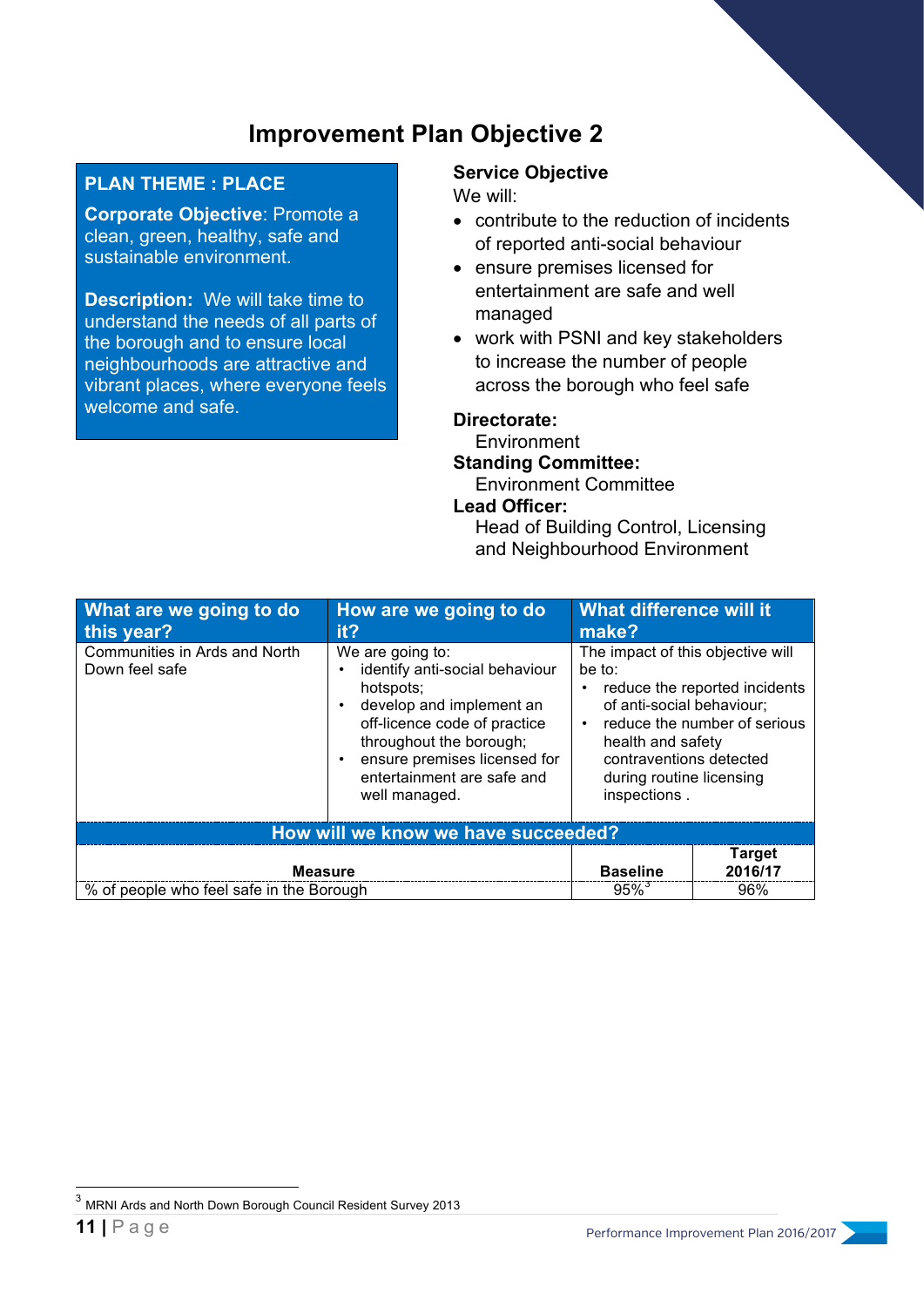#### **PLAN THEME : PLACE**

**Corporate Objective**: Promote a clean, green, healthy, safe and sustainable environment.

**Description:** We will take time to understand the needs of all parts of the borough and to ensure local neighbourhoods are attractive and vibrant places, where everyone feels welcome and safe.

#### **Service Objective**

We will:

- procure and maintain Council assets sustainably
- promote and enforce the Building Regulations to develop safer, more accessible and more energy efficient buildings
- utilise technology to implement new and innovative ways of delivering services

#### **Directorate:**

**Environment Standing Committee:** 

Environment Committee

**Lead Officer:** 

Director of Environment

| What are we going to do                                                                                                     | How are we going to do                                                                                                                                                                                                                                                                                                                                       | <b>What difference will it</b>                                                                                                                                                                                                                                                                      |                                                                                                                                                                                                                                                               |
|-----------------------------------------------------------------------------------------------------------------------------|--------------------------------------------------------------------------------------------------------------------------------------------------------------------------------------------------------------------------------------------------------------------------------------------------------------------------------------------------------------|-----------------------------------------------------------------------------------------------------------------------------------------------------------------------------------------------------------------------------------------------------------------------------------------------------|---------------------------------------------------------------------------------------------------------------------------------------------------------------------------------------------------------------------------------------------------------------|
| this year?<br>Promote a sustainable borough                                                                                 | it?<br>We are going to:<br>operate a sustainable and<br>environmentally friendly<br>organisation;<br>promote environmental<br>education;<br>target environmental crimes<br>and prosecute offenders<br>where possible;<br>promote and enforce the<br><b>Building Regulations to</b><br>develop safer, more<br>accessible, more energy<br>efficient buildings. | make?<br>The impact of this objective will:<br>$\bullet$<br>and adherence to<br>generations;<br>$\bullet$<br>number of business who<br>practices;<br>increase the energy<br>$\bullet$<br>efficiency of buildings by<br>increasing the number of<br>processed through to<br>completion ensuring that | Increase public awareness<br>environmental good practice;<br>help to protect and sustain<br>our environment for future<br>through our supply chain and<br>contractor lists increase the<br>operate good environmental<br><b>Building Control applications</b> |
|                                                                                                                             | How will we know we have succeeded?                                                                                                                                                                                                                                                                                                                          |                                                                                                                                                                                                                                                                                                     | building regulations are met.                                                                                                                                                                                                                                 |
| <b>Measure</b><br>Date ISO 14001 re-certification achieved<br>Local Environmental Audit and Management System (LEAMS) Score |                                                                                                                                                                                                                                                                                                                                                              | <b>Baseline</b><br>Both legacy<br>North Down<br>and Ards<br>Borough<br>Councils<br>achieved<br>accreditation<br>up to January<br>2016<br>65                                                                                                                                                         | <b>Target</b><br>2016/17<br>May 2016<br>70                                                                                                                                                                                                                    |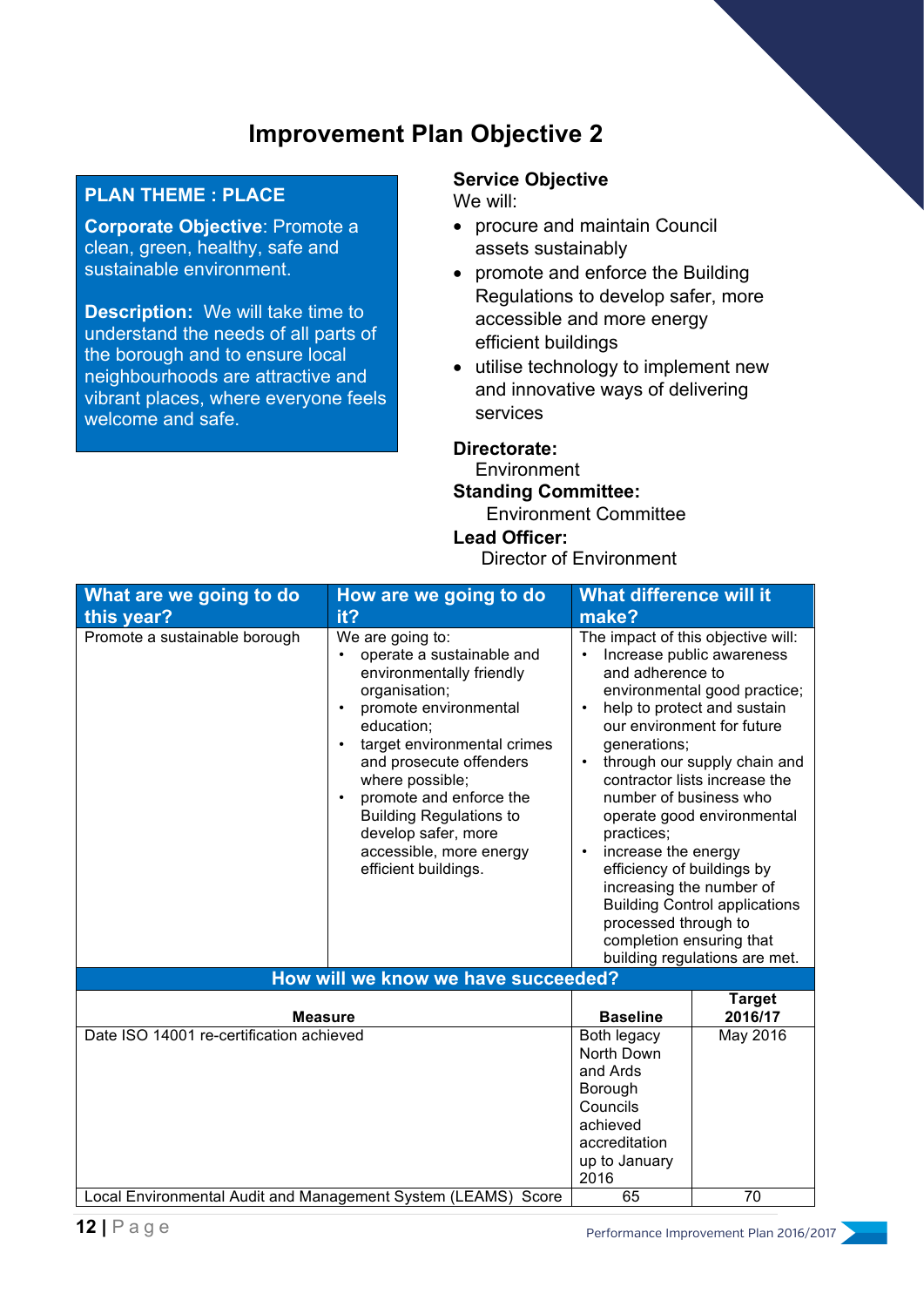#### **PLAN THEME : PROSPERITY**

**Corporate Objective**: Attract and promote economic investment

**Description**: We will strive to make the borough an attractive place in which to invest and do business.

#### **Service Objective**

We will:

- contribute to delivering business growth across the borough
- develop a knowledge economy through lifelong learning and skills development
- develop and run a business start programme under functions transferred from DETI
- enhance the visitor experience to increase visitor spend

#### **Directorate:**

Regeneration, Development and Planning **Standing Committee:** 

Regeneration and Development Committee **Lead Officer:** 

#### Head of Economic Development and Tourism

| What are we going to do<br>this year?                     | How are we going to do<br>it?                                                                                                                                                                                                                                                                                                                                                                                                                                                                                                                                                                                                                                                                                                               | What difference will it<br>make?                                                                                                                                   |                                                                                          |
|-----------------------------------------------------------|---------------------------------------------------------------------------------------------------------------------------------------------------------------------------------------------------------------------------------------------------------------------------------------------------------------------------------------------------------------------------------------------------------------------------------------------------------------------------------------------------------------------------------------------------------------------------------------------------------------------------------------------------------------------------------------------------------------------------------------------|--------------------------------------------------------------------------------------------------------------------------------------------------------------------|------------------------------------------------------------------------------------------|
| Grow the economy                                          | Provide business support<br>$\bullet$<br>interventions to local<br>businesses:<br>Develop and manage a new<br>$\bullet$<br><b>Business Start Programme;</b><br>Work with the local business<br>community to assist growth;<br>Support partner<br>$\bullet$<br>organisations to assist young<br>people access<br>education/placement<br>opportunities;<br>Increase the number of new<br>creative industry businesses;<br>Support rural businesses to<br>$\bullet$<br>create employment<br>opportunities;<br>Develop Ards and North<br>$\bullet$<br>Down as a tourism<br>destination by promoting the<br>area through visitor<br>experiences and events;<br>Support tourism events by<br>third parties to attract visitors<br>to the borough. | The impact of this objective will<br>be to:<br>$\bullet$<br>borough to grow and<br>develop;<br>and North Down that will<br>create new employment<br>opportunities. | assist local business in the<br>encourage visitors to Ards<br>increase economic benefit; |
|                                                           | How will we know we have succeeded?                                                                                                                                                                                                                                                                                                                                                                                                                                                                                                                                                                                                                                                                                                         |                                                                                                                                                                    |                                                                                          |
| <b>Measure</b>                                            |                                                                                                                                                                                                                                                                                                                                                                                                                                                                                                                                                                                                                                                                                                                                             | <b>Baseline</b>                                                                                                                                                    | <b>Target</b><br>2016/17                                                                 |
| Number of jobs created through business start-up activity |                                                                                                                                                                                                                                                                                                                                                                                                                                                                                                                                                                                                                                                                                                                                             | New indicator                                                                                                                                                      | 85                                                                                       |
| £ increase in visitor spend in the borough                |                                                                                                                                                                                                                                                                                                                                                                                                                                                                                                                                                                                                                                                                                                                                             | £44.3 $m4$                                                                                                                                                         | £44.88m                                                                                  |

<sup>4</sup> Visitor spend according to 2014 NISRA statistics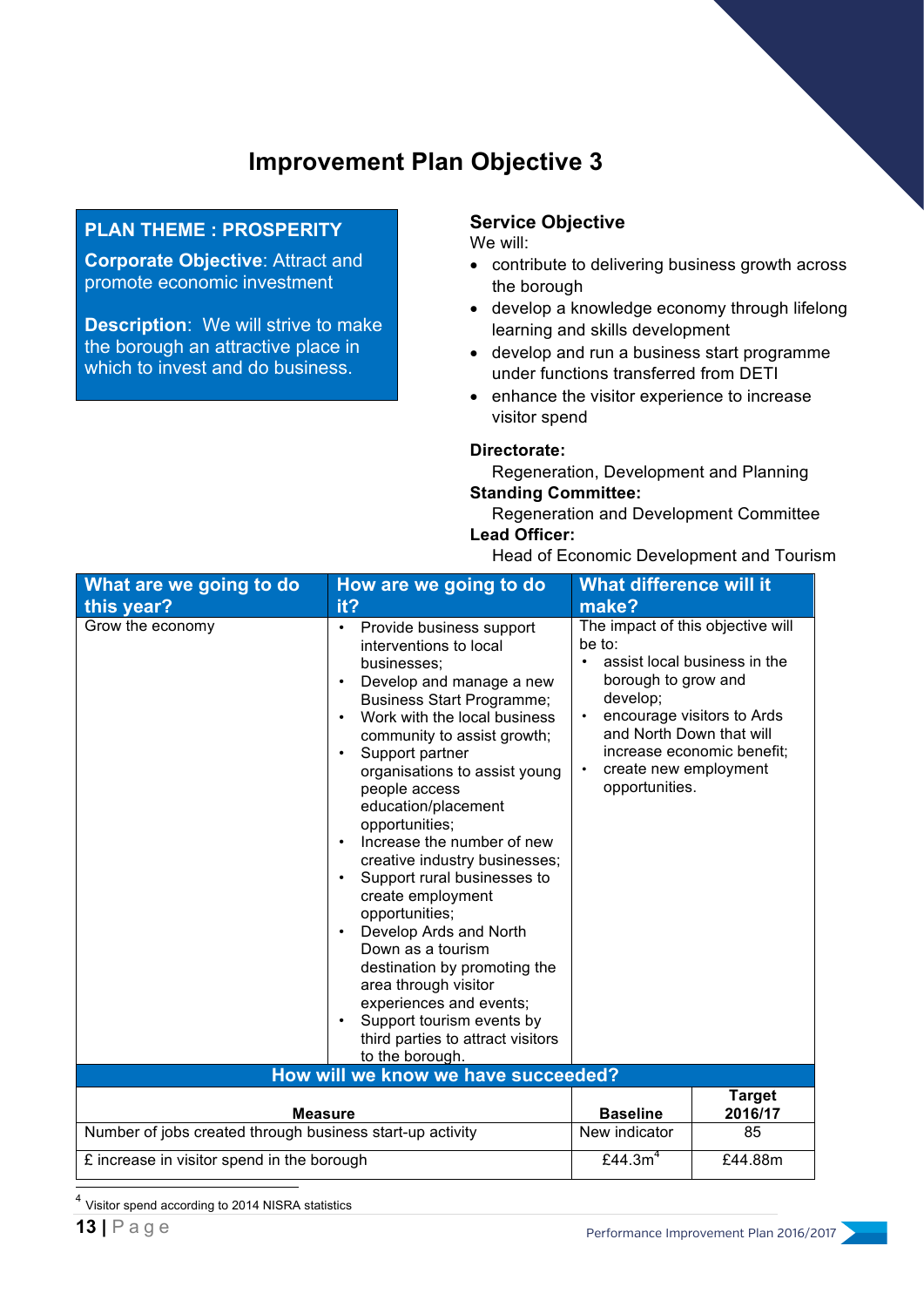#### **PLAN THEME : PROSPERITY**

**Corporate Objective**: Attract and promote economic investment

**Description**: We will strive to make the borough an attractive place in which to invest and do business.

## **Service Objective**

We will:

- promote Ards and North Down as an attractive destination in which to do business and invest
- work with Invest NI on regional data and proposition

#### **Directorate:**

Regeneration, Development and Planning

#### **Standing Committee:**

Regeneration and Development **Committee** 

#### **Lead Officer:**

Head of Economic Development and Tourism

| What are we going to do<br>this year?                     | How are we going to do<br>it?                                                                                                                                                                                                     | What difference will it<br>make?                                                             |                             |
|-----------------------------------------------------------|-----------------------------------------------------------------------------------------------------------------------------------------------------------------------------------------------------------------------------------|----------------------------------------------------------------------------------------------|-----------------------------|
| Promote direct investment                                 | Create an integrated<br>Development Strategy;<br>Further develop the Ards and<br>North Down Foreign Direct<br>Investment (FDI) app;<br>Provide business support<br>interventions to local<br>businesses with growth<br>potential. | The impact of this objective will<br>be to:<br>borough to improve its<br>economic well-being | encourage investment in the |
| How will we know we have succeeded?                       |                                                                                                                                                                                                                                   |                                                                                              |                             |
| <b>Measure</b>                                            |                                                                                                                                                                                                                                   | <b>Baseline</b>                                                                              | <b>Target</b><br>2016/17    |
| Number of jobs created through business start-up activity |                                                                                                                                                                                                                                   | New indicator                                                                                | 85                          |
| Date of publication of Development Strategy               |                                                                                                                                                                                                                                   | New indicator                                                                                | March 2017                  |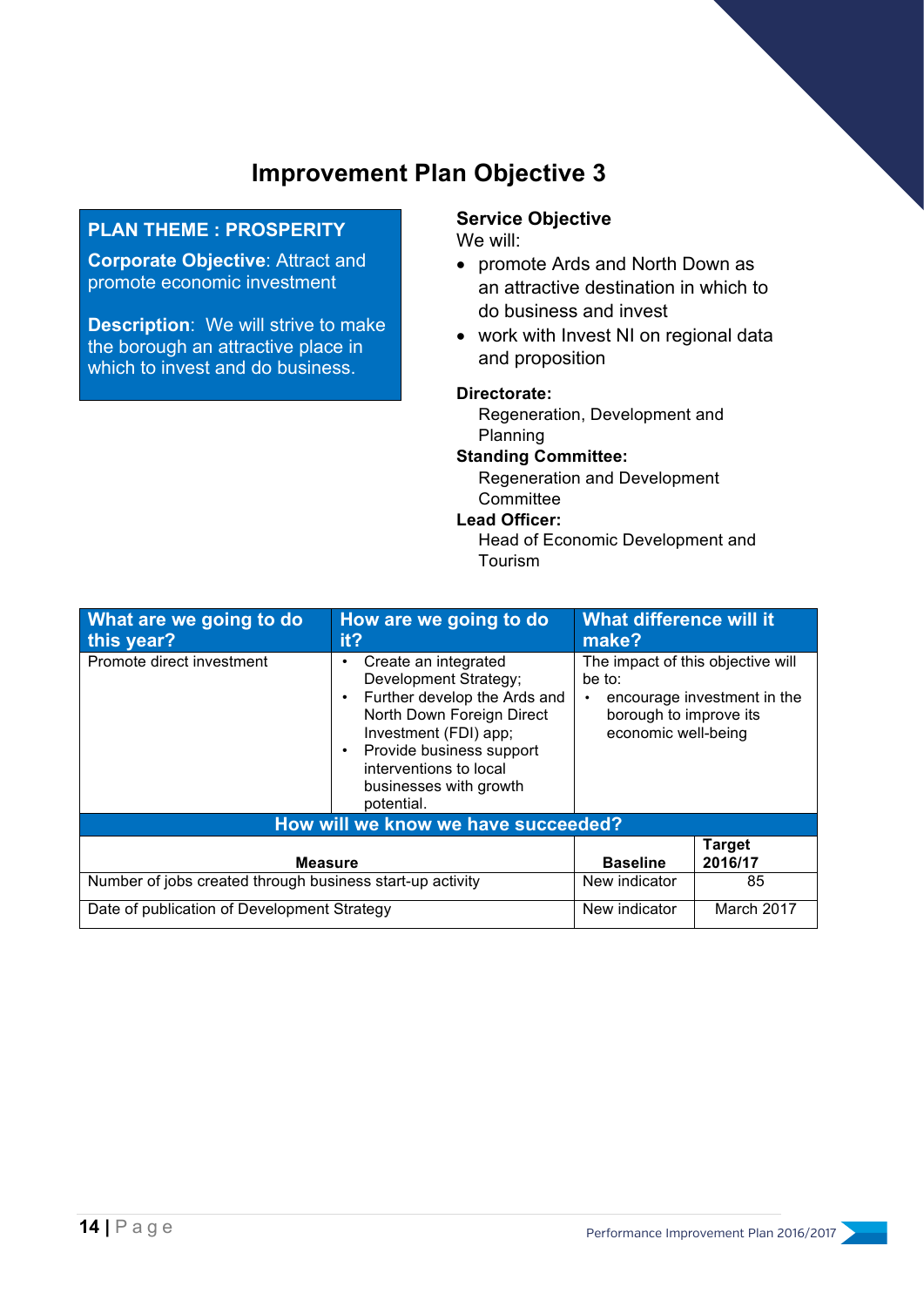#### **PLAN THEME : PROSPERITY**

**Corporate Objective**: Attract and promote economic investment

**Description**: We will strive to make the borough an attractive place in which to invest and do business.

#### **Service Objective**

We will:

- protect land zoned for employment and industry
- identify current provision and potential future land requirements for employment and industry
- support investors through the promotion of Pre Application Discussions (PADs) to identify issues prior to proposal submission

#### **Directorate:**

Regeneration, Development and Planning

#### **Standing Committee:**

Regeneration and Development **Committee** 

#### **Lead Officer:**

#### Head of Planning

| What are we going to do<br>this year?                            | How are we going to do<br>it?                                                                                                                                                                                                                                                                                                                                                                                                                                                                                   | <b>What difference will it</b><br>make?                                                                                                                                                                                                              |                                                                                                                                                                                                                                                         |
|------------------------------------------------------------------|-----------------------------------------------------------------------------------------------------------------------------------------------------------------------------------------------------------------------------------------------------------------------------------------------------------------------------------------------------------------------------------------------------------------------------------------------------------------------------------------------------------------|------------------------------------------------------------------------------------------------------------------------------------------------------------------------------------------------------------------------------------------------------|---------------------------------------------------------------------------------------------------------------------------------------------------------------------------------------------------------------------------------------------------------|
| Enhance economic infrastructure                                  | Prioritise Large Scale<br>$\bullet$<br>Investment applications to<br>progress to recommendation<br>within six months of receipt;<br>Approve all appropriate<br>applications for building in<br>the borough;<br>Bring unauthorised activity<br>under control; remedy the<br>undesirable effects of<br>unauthorised development<br>including the removal or<br>cessation of unacceptable<br>development ; and take legal<br>action, where necessary,<br>against those who ignore or<br>flout planning legislation | Ensure approval of<br>appropriate major<br>the borough in a timely<br>fashion;<br>$\bullet$<br>borough in appropriate<br>locations providing for<br>community need;<br>$\bullet$<br>heritage and the natural<br>environment from<br>planning system. | The impact of this objective will:<br>applications which have the<br>potential to create jobs within<br>Encourage building in the<br>Protect our communities, our<br>unauthorised development<br>that causes harm or which<br>shows a disregard for the |
|                                                                  | How will we know we have succeeded?                                                                                                                                                                                                                                                                                                                                                                                                                                                                             |                                                                                                                                                                                                                                                      |                                                                                                                                                                                                                                                         |
| <b>Measure</b>                                                   |                                                                                                                                                                                                                                                                                                                                                                                                                                                                                                                 | <b>Baseline</b>                                                                                                                                                                                                                                      | <b>Target</b><br>2016/17                                                                                                                                                                                                                                |
| Number of weeks (average) to process major planning applications |                                                                                                                                                                                                                                                                                                                                                                                                                                                                                                                 | 49                                                                                                                                                                                                                                                   | 30 <sup>5</sup>                                                                                                                                                                                                                                         |
| Number of weeks (average) to process local planning applications |                                                                                                                                                                                                                                                                                                                                                                                                                                                                                                                 | 22                                                                                                                                                                                                                                                   | $15^5$                                                                                                                                                                                                                                                  |
| % Progress of enforcement cases to target conclusion within 39   |                                                                                                                                                                                                                                                                                                                                                                                                                                                                                                                 | 85%                                                                                                                                                                                                                                                  | $70\%$ <sup>5</sup>                                                                                                                                                                                                                                     |
| weeks of receipt of complaint                                    |                                                                                                                                                                                                                                                                                                                                                                                                                                                                                                                 |                                                                                                                                                                                                                                                      |                                                                                                                                                                                                                                                         |

<sup>5</sup> Annual Statutory Target -The Local Government (Performance Indicators and Standards) Order (Northern Ireland) 2015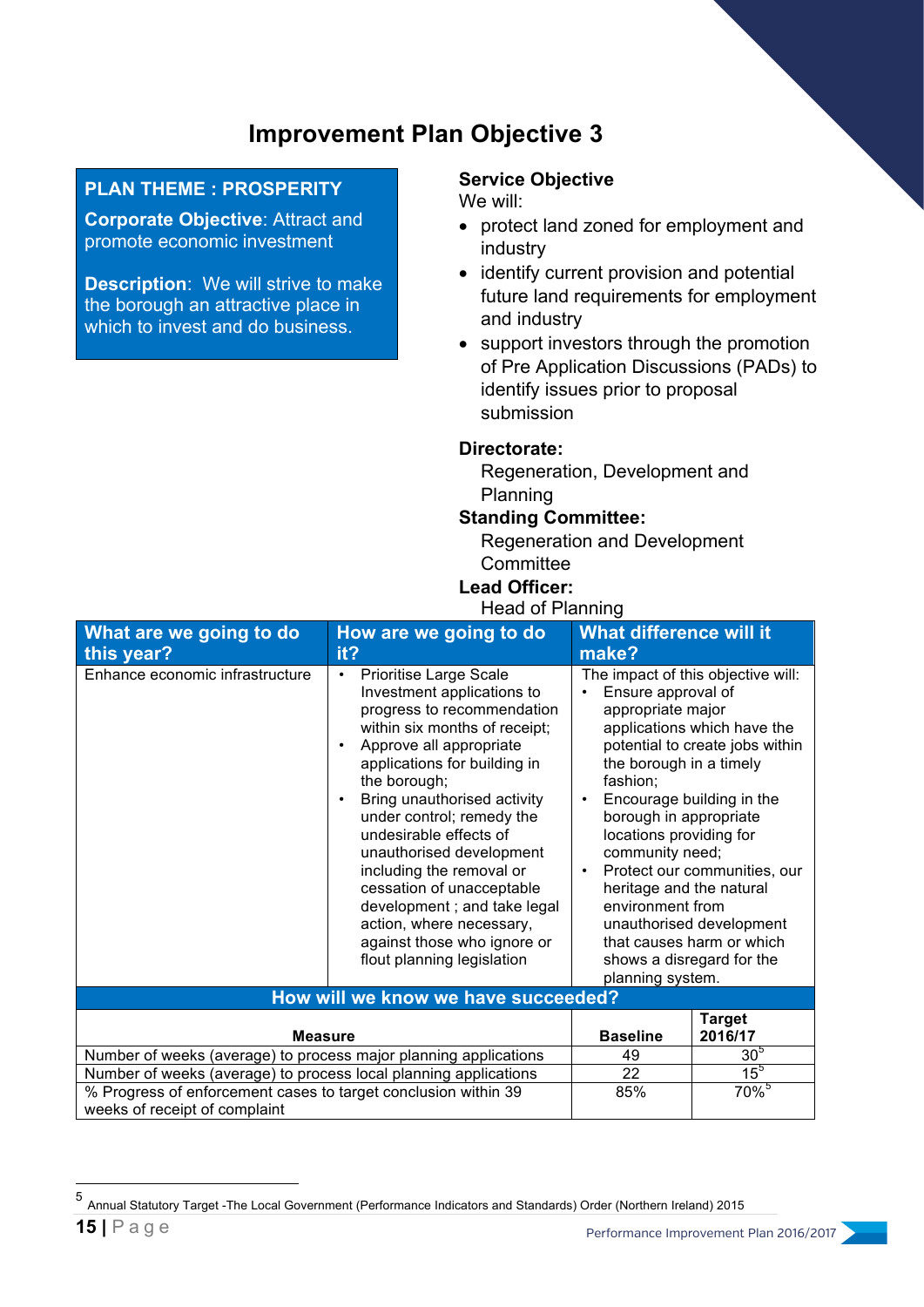#### **PLAN THEME : PERFORMANCE**

**Corporate Objective**: Deliver high quality customer focussed services

**Description**: We will work to ensure our services meet our customer's needs.

#### **Directorate:**

Chief Executive's Office / Administration and OD

#### **Standing Committee:**

Corporate Services Committee

**Lead Officers:** Director of Administration and OD/ Corporate Communications Manager

#### **Service Objective**

We will:

- improve customer access to Council information and services through performance improvement initiatives and use of technology
- deliver high quality services that are timely, accurate, accessible to all and meet/manage customer expectations
- engage and consult with stakeholders to improve service delivery
- communicate effectively about our services provision, projects and successes

| What are we going to do<br>this year?                                             | How are we going to do<br>it?                                                                                                                                                                              | What difference will it<br>make?                                             |                                                                                        |
|-----------------------------------------------------------------------------------|------------------------------------------------------------------------------------------------------------------------------------------------------------------------------------------------------------|------------------------------------------------------------------------------|----------------------------------------------------------------------------------------|
| Deliver front-line services<br>efficiently and effectively                        | We are going to:<br>conduct a customer<br>satisfaction survey;<br>support the enhancement of<br>services through<br>performance improvement<br>initiatives;<br>further develop our use of<br>social media. | The impact of this objective will:<br>enable us to provide our<br>want them. | customers with the services<br>they need, delivered in the<br>way they want, when they |
| How will we know we have succeeded?                                               |                                                                                                                                                                                                            |                                                                              |                                                                                        |
| <b>Measure</b>                                                                    |                                                                                                                                                                                                            | <b>Baseline</b>                                                              | <b>Target</b><br>2016/17                                                               |
| % of customers who are satisfied or above with services provided                  |                                                                                                                                                                                                            | New indicator                                                                | $80\%$                                                                                 |
| Number of council/service accreditation awards                                    |                                                                                                                                                                                                            | New indicator                                                                | 2                                                                                      |
| Number of service improvement, efficiency or transformation projects<br>initiated |                                                                                                                                                                                                            | New indicator                                                                | $\overline{2}$                                                                         |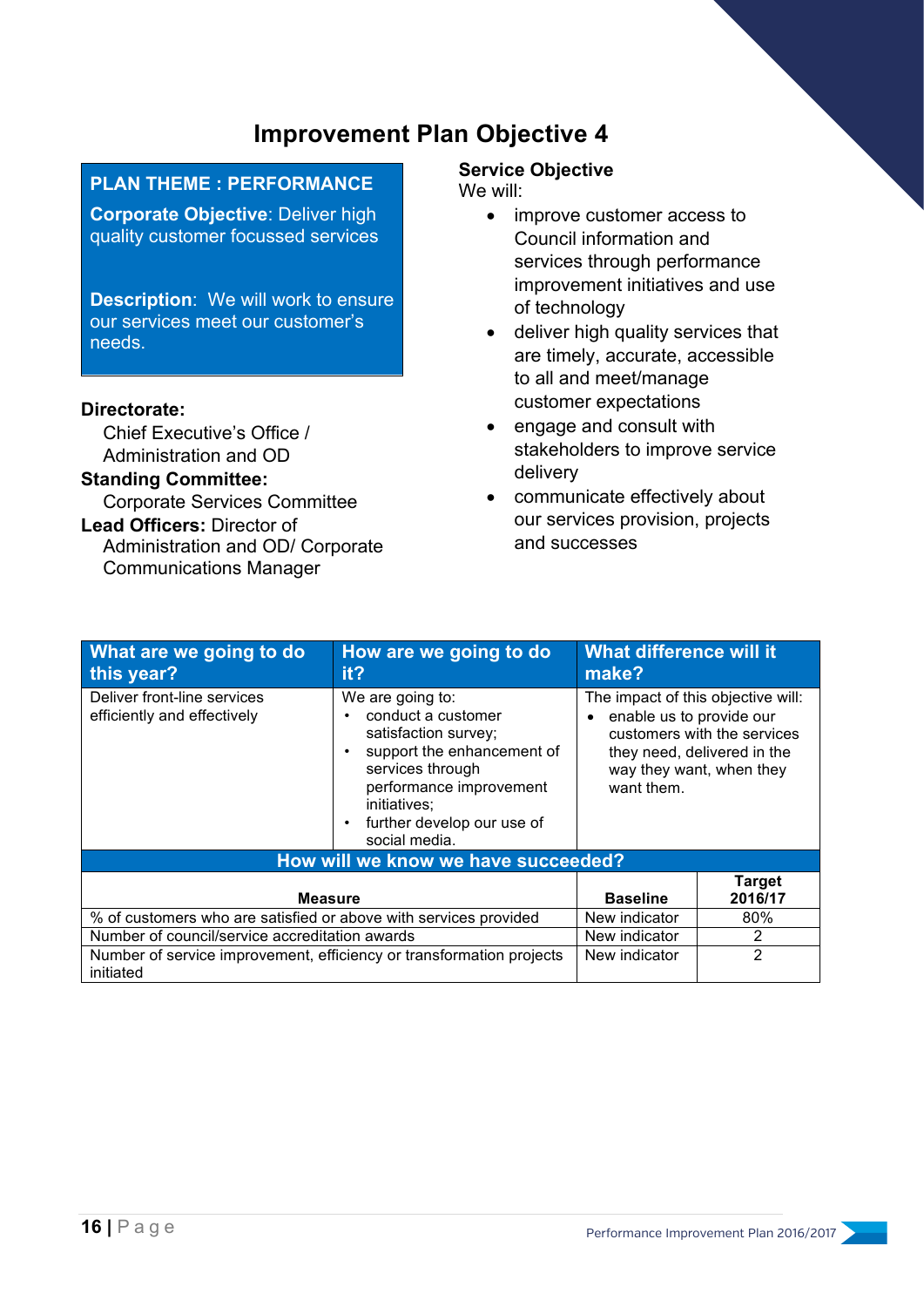## **APPENDIX 1 – Consultation feedback**

**We take your feedback seriously. Here are some examples of changes we have made, or will be making in the future, following the feedback from the survey:**

| You said:                                                                                                                                                                                                                                                                                                                                                                                   | Our response:                                                                                                                                                                                                                                                                                                                                                                                                                                                                                                                                                                                                |
|---------------------------------------------------------------------------------------------------------------------------------------------------------------------------------------------------------------------------------------------------------------------------------------------------------------------------------------------------------------------------------------------|--------------------------------------------------------------------------------------------------------------------------------------------------------------------------------------------------------------------------------------------------------------------------------------------------------------------------------------------------------------------------------------------------------------------------------------------------------------------------------------------------------------------------------------------------------------------------------------------------------------|
| At present the improvement<br>objectives remain high level,<br>therefore, specific measures that<br>will allow the Council to measure<br>the extent to which the<br>improvement objectives have been<br>met will be important. Given the<br>move towards outcomes based<br>measurement for the Programme<br>for Government, any more detailed<br>measures should also be outcomes<br>based. | We have included in the PIP the expected<br>outcomes of the objectives and to further<br>support the objectives we are publishing our<br>Service Unit Plans which can be found on<br>our website<br>www.ardsandnorthdown.gov.uk/performance<br>You can request a hard copy from:<br>Performance Improvement Unit<br>Ards and North Down Borough Council<br>Town Hall, The Castle<br>Bangor<br><b>BT20 4BT</b><br>The Service Plans can be provided in<br>alternative formats if required in relation to<br>language or disability by contacting the<br>Performance Improvement Unit at the above<br>address. |
| Qualitative evidence needed.                                                                                                                                                                                                                                                                                                                                                                | We have included under each Improvement<br>Objective Key Performance Measures,<br>Targets for the 2016/17 year and where<br>available baseline figures.                                                                                                                                                                                                                                                                                                                                                                                                                                                      |
| There is a statement in the<br>document that for 2016/17 there will<br>be no comparative figures available<br>- It is appreciated that the merging<br>of two councils makes this difficult<br>however some benchmarking with<br>previous council performance or<br>with best in class nationwide<br>councils should be possible to<br>produce comparable figures.                           | Where we have figures from the legacy Ards<br>and North Down Borough Councils we have<br>included these as our baseline.                                                                                                                                                                                                                                                                                                                                                                                                                                                                                     |
| Each project should have a named<br>responsible official and a published,<br>pre-agreed set of metrics.                                                                                                                                                                                                                                                                                     | For each of the Performance Improvement<br>objectives we have identified the responsible<br>Directorate, Standing Committee and the<br>Lead Officer. We have also included the<br>relevant KPI and target.                                                                                                                                                                                                                                                                                                                                                                                                   |
| How will we know if you succeed?                                                                                                                                                                                                                                                                                                                                                            | Each year we will be producing a<br>Performance Improvement Plan for the<br>following financial year and also a report on<br>the previous year's performance against the                                                                                                                                                                                                                                                                                                                                                                                                                                     |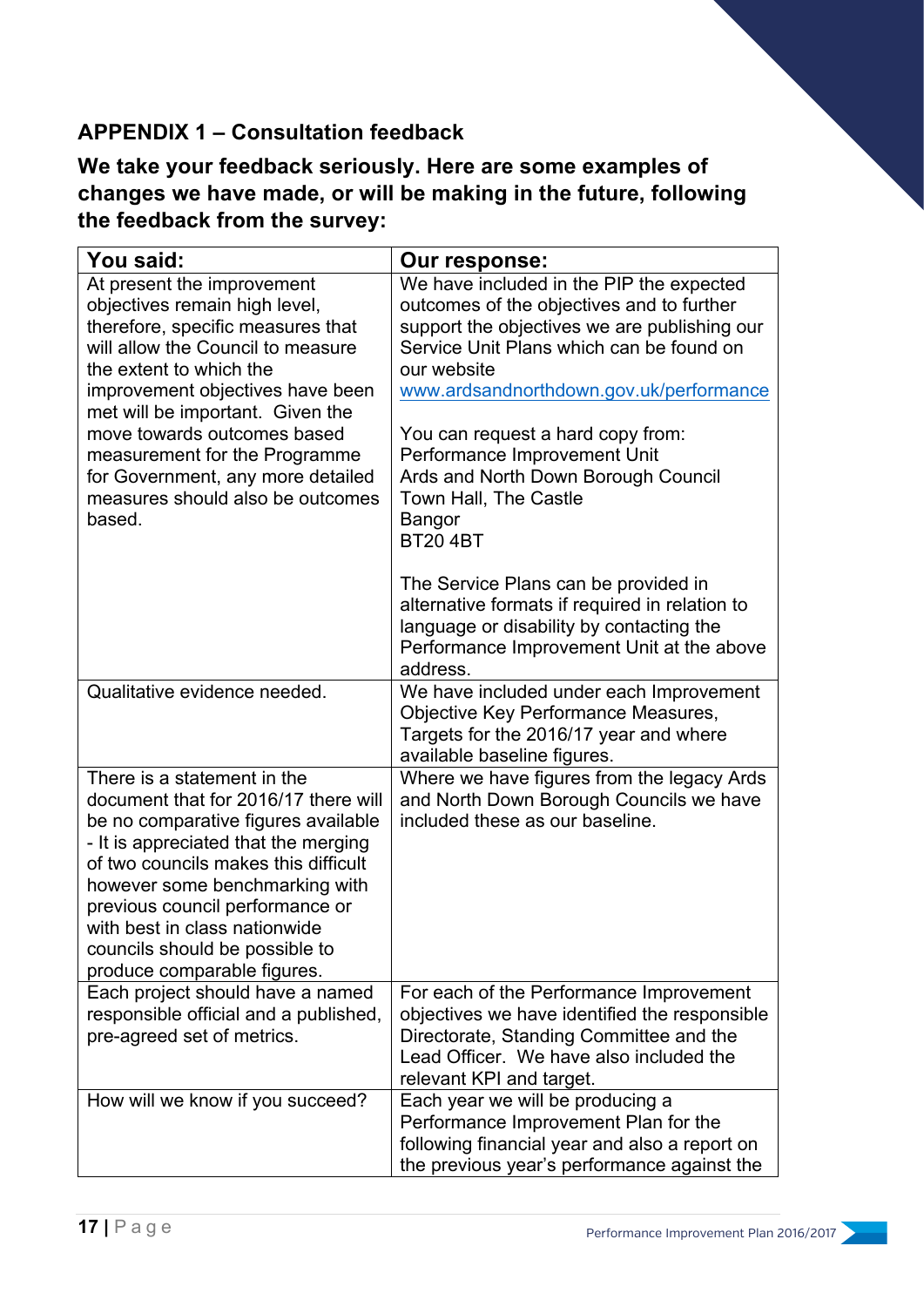| You said:                              | <b>Our response:</b>                          |
|----------------------------------------|-----------------------------------------------|
|                                        | indicators which were set. These reports will |
|                                        | be subject to audit by the NIAO.              |
| Real and meaningful engagement         | We are in the process of developing a         |
| could start with identifying how       | Communications and Engagement Strategy.       |
| residents, community groups,           | To inform our strategy we will be seeking the |
| stakeholders etc want to be            | views of our stakeholders to determine the    |
| engaged in the first place.            | best methods for two-way engagement. An       |
|                                        | interim plan will be complete by March 2017.  |
| Deliver health and wellbeing           | Our Community Plan, which is currently        |
| initiatives to the staff and residents | being developed and is due for publication in |
| of the Borough.                        | March 2017, will use evidence gathered        |
|                                        | from The Big Conversation to identify where   |
|                                        | best to allocate resources to prevent illness |
|                                        | (mental and physical), reducing accidents     |
|                                        | and creating partnerships that address the    |
|                                        | wider determinants of health                  |

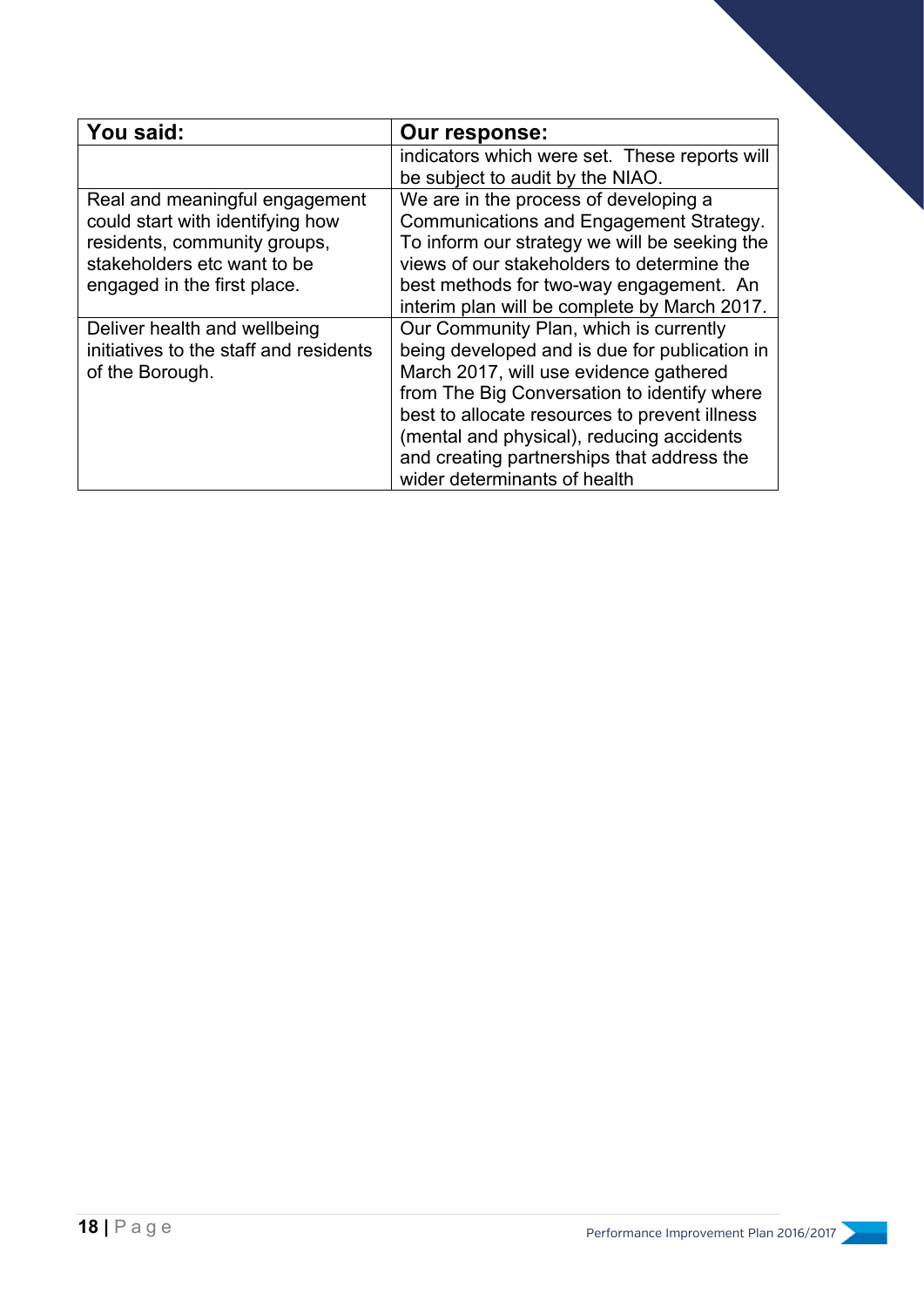#### **APPENDIX 2 – Specified aspects of improvement (as defined in Section 86 Local Government Act 2014)**

1. **Strategic effectiveness**, is key to linking the community plan (or corporate plan, in the absence of a community plan), and the ongoing processes that underpin it, with a council's improvement processes. The Department would expect that a council's community planning outcomes and objectives should be central to that council's improvement activity. In doing this, councils should be able to develop a clear narrative around their plans for improvement that will resonate with the citizens and communities that they serve.

Strategic effectiveness is likely to be a key focus for a council's performance improvement activity, and the Department acknowledges that councils will require time to build the required consensus to establish their community plans. Therefore, during 2015-16, a council may select strategic objectives as performance objectives even if its community plan has not been agreed – these objectives will be part of the council's corporate plan, as noted above.

- 2. **Service quality, availability and fairness** all relate to: service provision, by aiming to meet the needs of citizens, and ensuring fair ease of access to the most suitable services that meet their needs. Clearly, all of these objectives can be demonstrated individually, or collectively.
- 3. **Fairness** can also be demonstrated by exercising non-service functions in ways which reduce disadvantage and improve social well-being, for instance by improving citizens' access to information.
- 4. When carrying out its functions or providing services, a council may demonstrate improvement when it operates in a way that contributes towards the **sustainability** of its area. Equally, on-going **efficiency** may also be shown if fewer resources are utilised while maintaining provision of substantially similar, or better, services. Should a council choose to alter the manner by which a service is provided, and in so doing it uses fewer resources or more integrated services, it will not only be demonstrating efficiency, but may demonstrate improved sustainability as well.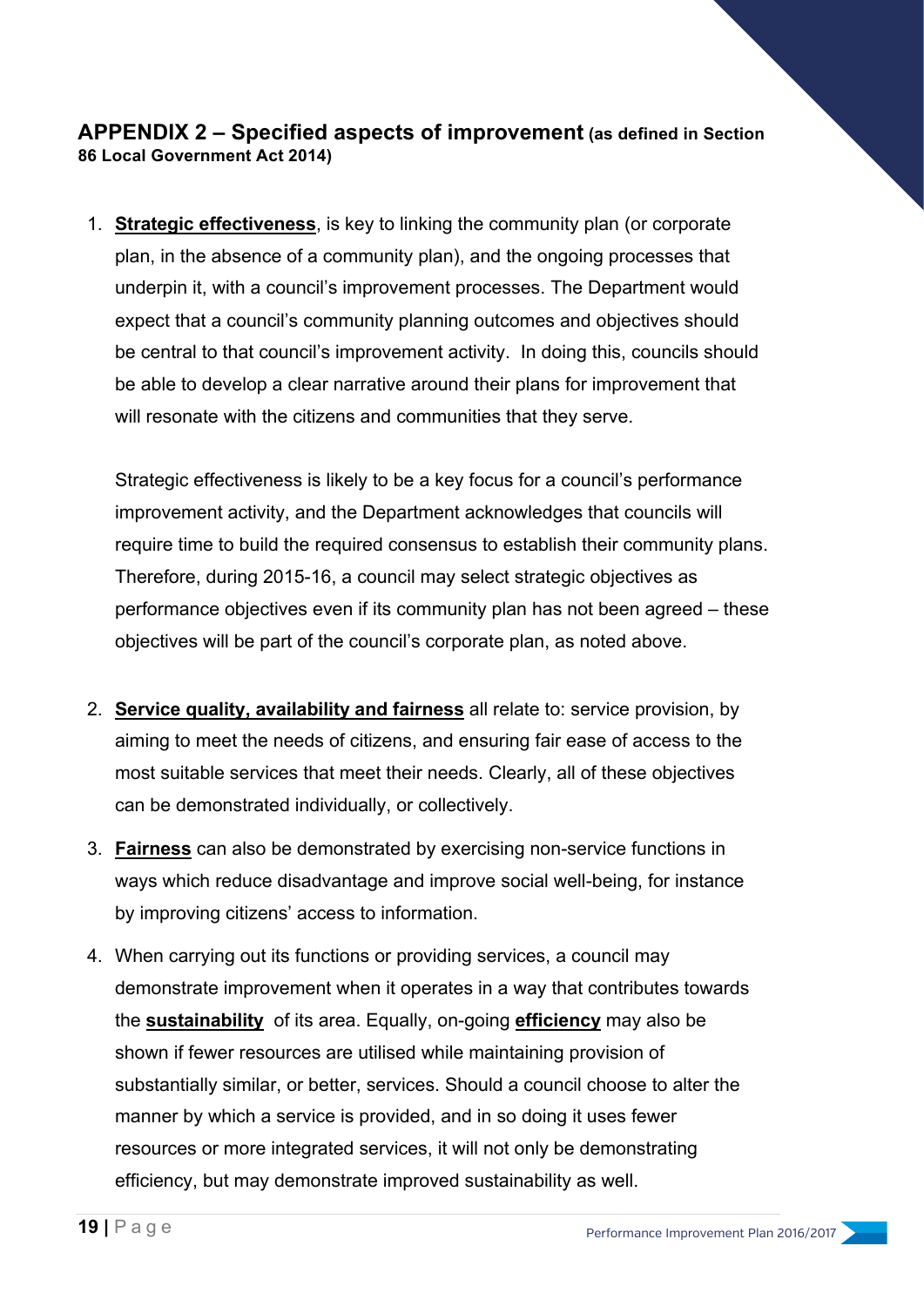5. The **innovation** aspect is slightly different. It covers any changes to service design and delivery methods that are intended to yield improvement under any other aspect, and are reasonably likely to do so. This allows councils to make changes which may not have tangible effects within the same reporting year, but are likely to in subsequent years, and still count them as improvements.

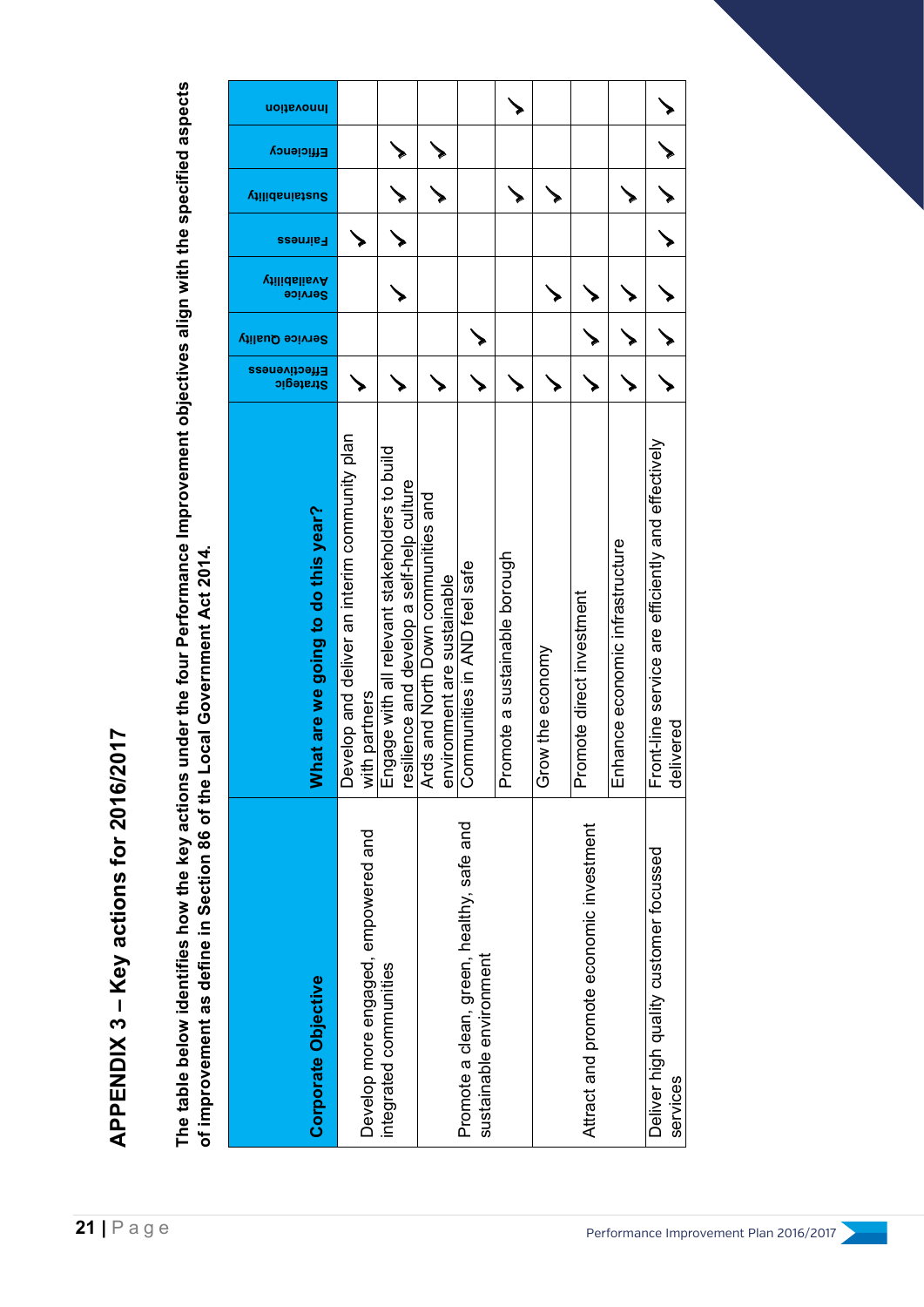### **APPENDIX 4 – PERFORM SEGMENT DESCRIPTIONS**



#### **Plan**

**Stating what we will do and why**  the Performance Planning and Management process will be used at the following levels**:** 

• Community Planning and Reporting, where a plan will be developed every 10-15 years, setting out shared objectives for the local area and its people, to be fulfilled by a range of organisations working in partnership. A review of the plan will be carried out every four years in advance of its fourth year anniversary. The first plan produced

will be considered an interim plan and will be for a shorter time span. The interim plan should be reviewed within two years of publication.

- Corporate Planning and Reporting, where a plan will be developed every 4 years to set out objectives for the Council
- Performance Improvement Plans (PIP) which sets out the Council's plan for a single year.
- Service Planning and Reporting, where a plan will be developed every year by each council service)
- Individual (and/or collective Team level) Planning and Reporting, where a plan will be delivered every year.

This approach is designed to facilitate alignment between Community, Corporate, Service and Individual plans, activities and the needs of our stakeholders. It will also focus on assessment of key risks, alignment of the Council's resources, processes and systems to consistently achieve strategic objectives.

#### **Engage**

**Working together to achieve it -** to inspire and motivate staff and stakeholders to be engaged with what the organisation seeks to deliver. It is likely to include focus on developing leadership, culture and values and will typically involve effective inductions, team building, cross-council team working and staff forums.

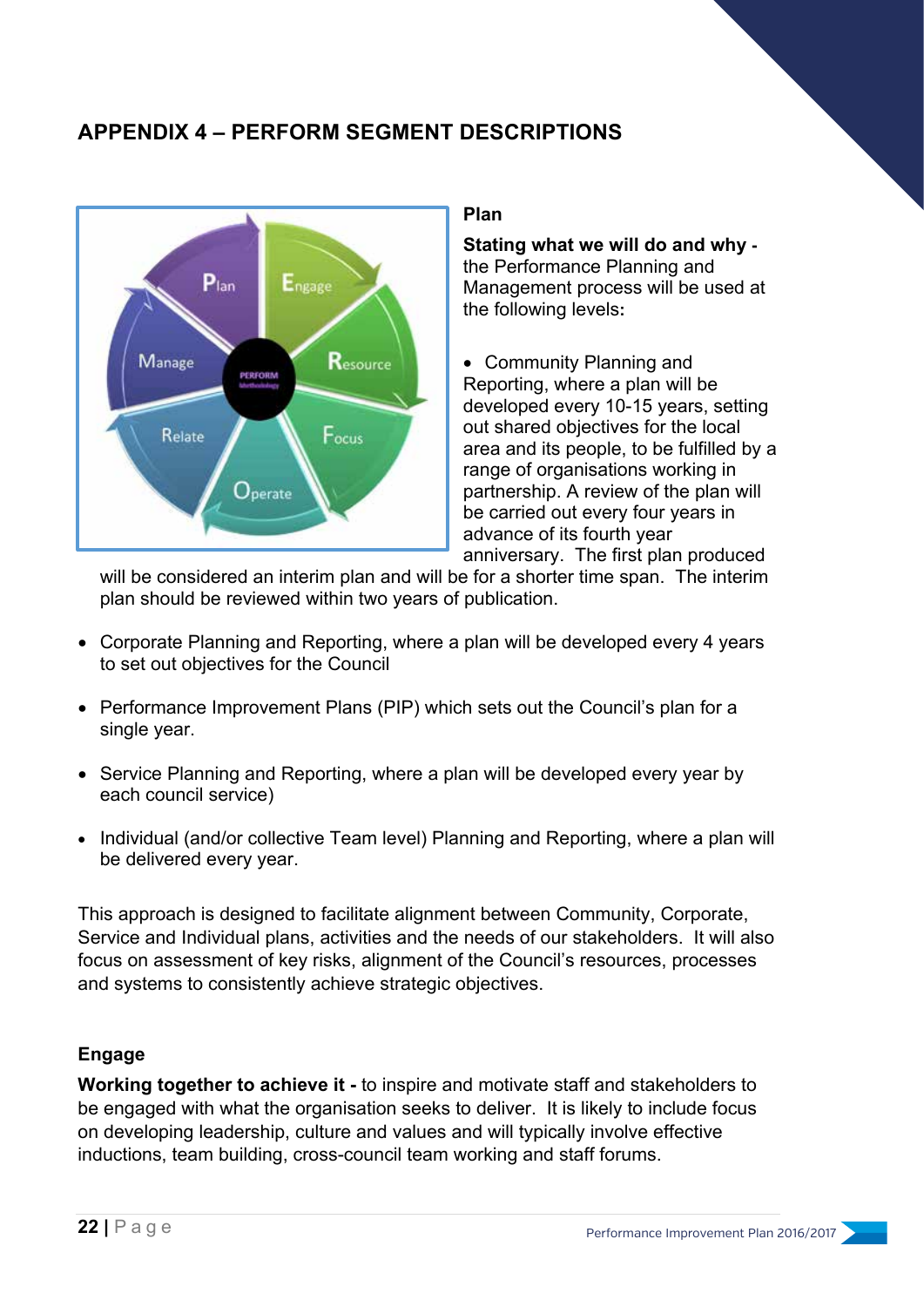#### **Resource**

**Putting our people and budgets where they are needed -** to improve organisation and structural design, budget setting and management. It will involve recruitment, learning and development and system investment. It should also ensure a coordinated approach to the development of resources including staff.

#### **Focus**

**Doing the right thing right** – to ensure system and process alignment with organisational objectives. It is likely to involve carrying out service reviews, ongoing coaching, identifying process improvements, reviewing potential suitable systems and ensuring optimum use of systems, technology and equipment.

#### **Operate**

**Getting on with the job** - to ensure continuous improvement. It is designed to promote performance improvement, encourage innovation and share good practice. This will typically include ongoing benchmarking exercises to ensure we continually improve our practices and any other identified activities that would encourage continuous improvement.

#### **Relate**

**Communicating with our stakeholders** - to have successful communications. The aim is to encourage engagement and transparency; this stage will include decisions on communication and delivery, including internal/external communication methods, carrying out stakeholder surveys and receiving feedback including complaints. Stakeholder analysis and Partnership working are also likely to be included.

#### **Manage**

**Reviewing how we are doing and managing improvements** - to monitor, reward good performance and address under performance. This will involve reviewing scorecards, feedback etc. for each of the parties involved and determining actual measurement achieved against original objectives/targets.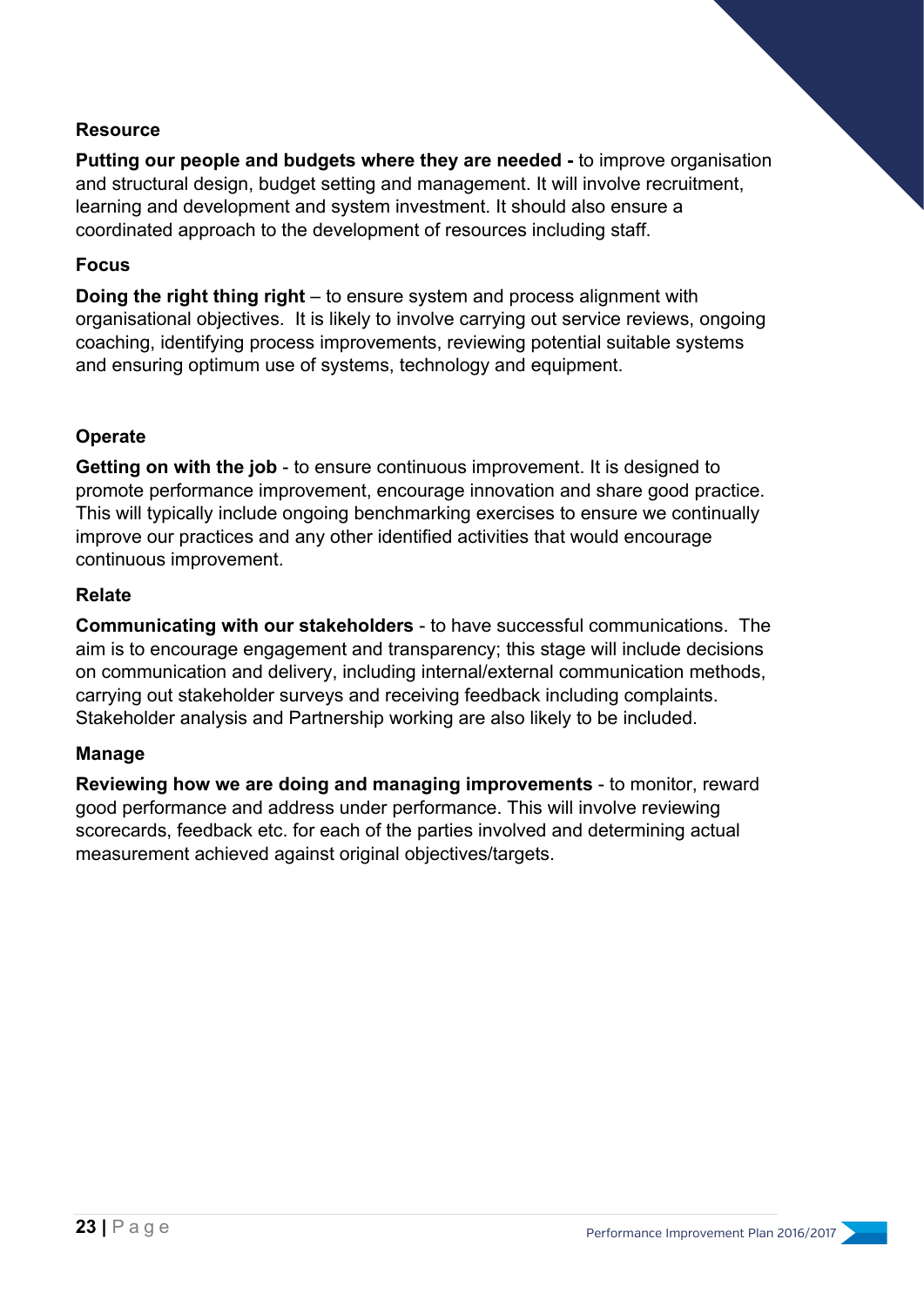### **APPENDIX 5 – Strategic Partners**

Council for Catholic Maintained Schools Department for Communities Department for Infrastructure Department of Agriculture, Environment and Rural Affairs Department of Culture and Leisure Department of Education Department of Education Department of Environment Department of Finance Department of Finance and Personnel Department of Justice Department of Justice Department of Regional Development Department of Social Development Education Authority South Eastern Region Health and Social Care Board Invest NI Libraries NI NI Fire and Rescue Service NICVA Northern Ireland Housing Executive OFMDFM Police Service of Northern Ireland Public Health Agency South Eastern Health and Social Care Trust South Eastern Regional College Sport NI The Executive Office Tourism NI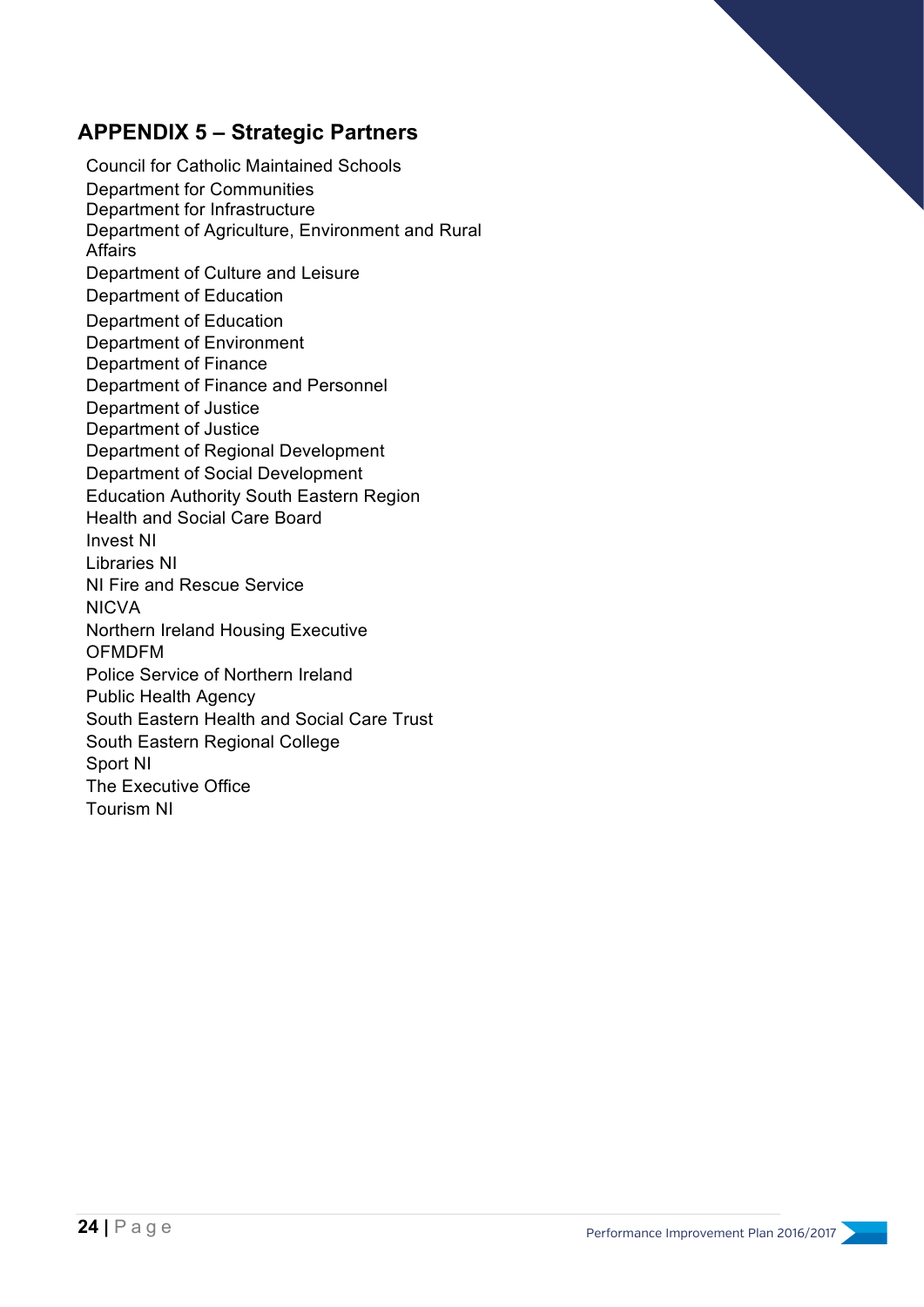### **Appendix 6 - Membership of Strategic Community Planning Thematic Delivery Groups**

| <b>Thematic Delivery Group</b>      | Organisation                                                                                                                                                                                                                                                                                                                                                                                                                                                |
|-------------------------------------|-------------------------------------------------------------------------------------------------------------------------------------------------------------------------------------------------------------------------------------------------------------------------------------------------------------------------------------------------------------------------------------------------------------------------------------------------------------|
| <b>People and Places</b>            | <b>Action Mental Health</b><br>Age NI<br>Agenda<br>Ards and North Down Borough Council<br><b>Ards Community Network</b><br><b>Department for Communities</b><br>Keep NI Beautiful<br><b>Libraries NI</b><br><b>Linking Generations NI</b><br><b>Millisle Community</b><br><b>NIHE</b><br><b>North Down Community Network</b><br>Peninsula Healthy Living<br><b>PSNI</b><br><b>SEHSCT</b><br><b>Volunteer Now</b><br><b>VOYPIC</b>                           |
| <b>Safety, Health and Wellbeing</b> | <b>Action Mental Health</b><br><b>Alzheimer's Society</b><br>Ards and North Down Borough Council<br><b>Ards Community Network</b><br><b>County Down Rural Community Network</b><br><b>Department for Communities</b><br><b>Libraries NI</b><br><b>Linking Generations NI</b><br><b>Millisle Community</b><br><b>NIFRS</b><br><b>NIHE</b><br><b>North Down Community Network</b><br>Peninsula Health Living<br><b>PSNI</b><br><b>SEHSCT</b><br>Volunteer Now |
| <b>Economic Prosperity</b>          | Ards and North Down Borough Council<br><b>Ards Community Network</b><br><b>Arts Council NI</b><br><b>Business in the Community</b><br><b>Council for Catholic Maintained Schools</b><br><b>Department for Communities</b><br><b>Holywood Shared Towns</b><br><b>Invest NI</b><br><b>National Trust</b><br>Newtownards Chamber of Trade<br>North Down CFC<br>North Down Community Network<br>Reed in Partnership<br><b>SERC</b>                              |